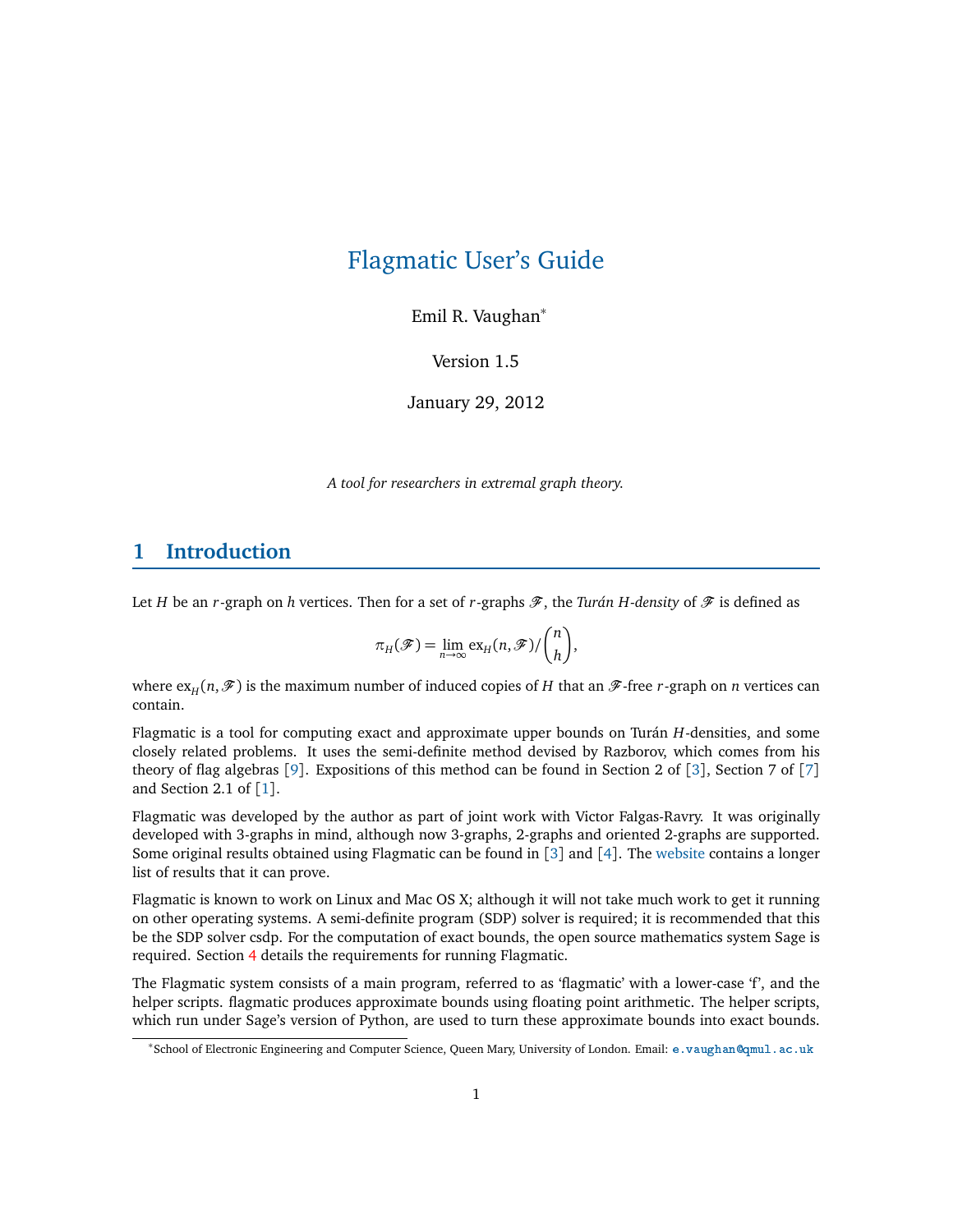<span id="page-1-0"></span>Flagmatic User's Guide version 1.5

By 'exact bound', we mean a bound that can be verified using only integer arithmetic. This process is explained in Section [8.](#page-6-0)

Flagmatic is especially useful for computing quick approximate bounds. For example, let *K* −  $_4^-$  be the unique 3-graph on 4 vertices with 3 edges. We can compute an approximate version of De Caen's upper bound on  $π(K_4^-)$  $\begin{bmatrix} -1 \\ 4 \end{bmatrix}$  [[2](#page-25-5)] by running the flagmatic executable from the shell as follows:

```
$ ./flagmatic --r 3 --n 5 --forbid-k4- --dir output
flagmatic version 1.5
============================================================================
Forbidding 4.3
Using admissible graphs of order 5.
Generated 1 type of order 1, with 2 flags of order 3.
Generated 2 types of order 3, with [7, 4] flags of order 4.
Generated 11 admissible graphs.
Approximate floating point bound is 0.33333334
```
The  $-\text{r}$  3 option tells flagmatic that we are working on a 3-graph problem, and the  $-\text{r}$  5 option tells flagmatic to use admissible graphs of order 5. The --forbid-k4- option specifies that *K*<sup>-</sup>  $\frac{1}{4}$  is to be forbidden. The --dir option is mandatory, and specifies a directory in which to place the output files. flagmatic creates several files inside this directory; these files are used by the helper scripts.

A better bound can be obtained by replacing  $-n \ 5$  with  $-n \ 6$  (or  $-n \ 7$ ) at the expense of increasing the time needed for the computation. Note that this bound is computed using floating point arithmetic, and as such is *approximately*, but not *exactly*, equal to 1*/*3. In order to produce exact bounds it is necessary to use the helper scripts—this is discussed in Section [8.](#page-6-0)

## **2 Support**

The author is keen to hear reports of any bugs or installation difficulties. Comments or suggestions for improvement are also very welcome! Please contact the developer by email at  $e$ . vaughan@qmul.ac.uk.

There is a website for Flagmatic, which can currently be found at

<http://www.maths.qmul.ac.uk/~ev/flagmatic/>

This will most likely change in the future, so please check before citing this address.

## **3 A note on graph notation**

Flagmatic uses a simple format for specifying graphs. By 'graph', we mean one of the three kinds of graph that Flagmatic supports; in other words, a 'graph' could be a 3-graph, a 2-graph or an oriented 2-graph.

Graphs are represented by a string consisting of the number of vertices, a colon ":", and a list of edges. Graphs on *n* vertices are always assumed to have vertices labelled  $1, \ldots, n$ . The number of vertices must be between 0 and 9 inclusive. For example: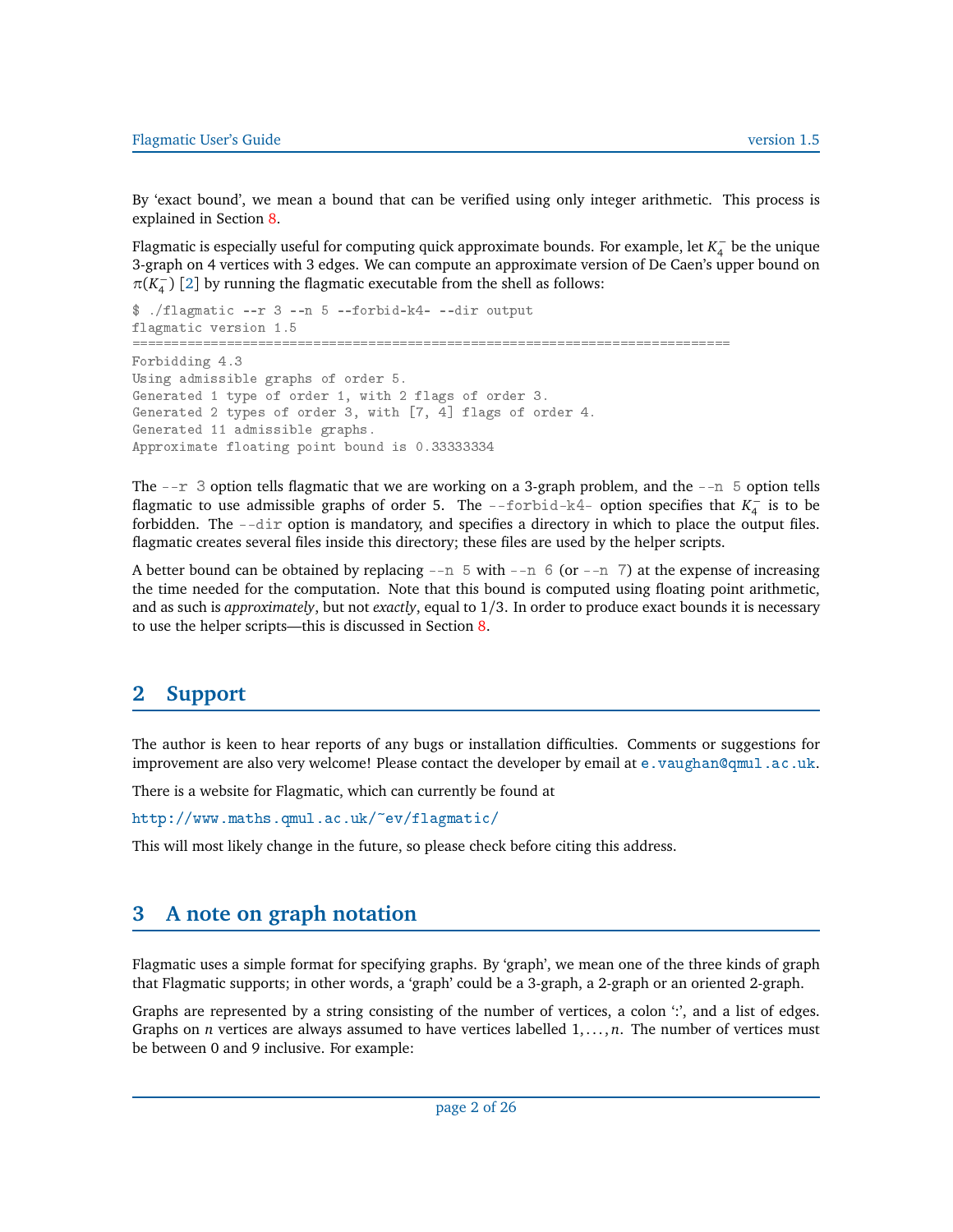- 4:123124134 is the 3-graph on 4 vertices with edges 123, 124 and 134,
- 4:121314 is the 2-graph (or oriented 2-graph) on 5 vertices with edges 12, 13 and 14, and
- 3: is the 3-graph (or 2-graph or oriented 2-graph) on 3 vertices with no edges.

The order in which the edges appear is not significant, and, with the exception of oriented graphs, the order in which vertices appear within edges is not significant. For the most part, Flagmatic works with unlabelled graphs, and so the actual way the vertices are labelled is not significant. In some cases, Flagmatic may display graphs with a different labelling to that provided by the user.

The scripts check\_construction.py and make\_zero\_eigenvectors.py also accept "degenerate graphs"; these are graphs that contain edges with repeated vertices. For example, a degenerate 2-graph may contain edges like 11, and a degenerate 3-graph may contain edges like 111 or 112. (Degenerate edges are currently not allowed in oriented 2-graphs.)

Flagmatic also uses a variant of this notation to describe certain *sets* of graphs. The set of graphs on *n* vertices that have exactly  $m$  edges is denoted by  $n \cdot m$ . For example:

- 5.7 is the set of 3-graphs of order 5 that have 7 edges,
- 6.10 is the set of 3-graphs of order 6 that have 10 edges, and
- 4.0 is the set of 3-graphs (or 2-graphs or oriented 2-graphs) of order 4 that have no edges (of which there is only one).

# <span id="page-2-0"></span>**4 Requirements**

flagmatic is written in C and should work on all POSIX compliant systems. (At least, this is the intention of the author!) It has been tested on Linux and Mac OS X, and may work on Windows. *The developer is keen to hear from anyone who gets flagmatic running on Windows or other platforms.*

An SDP solver is required. This can be csdp or sdpa (or any other SDP solver that accepts the "SDPA sparse" format). csdp is currently the recommended SDP solver, and flagmatic will try to use it by default.

If using csdp, the csdp executable should be placed somewhere where flagmatic can find it. The easiest way to do this is to place it in the same directory as flagmatic. (It can reside elsewhere if necessary; see Section [5.](#page-3-0))

The SDP solver sdpa can be used, albeit with slightly more effort on the part of the user. However, it tends to find solutions whose kernels have higher dimension than those found by csdp. The author has observed that csdp finds matrices whose kernel is as small as possible, given the constraints of the problem (although he does not know why this is the case). When using sdpa, the make\_zero\_eigenvectors.py script may fail to find a full set of zero eigenvectors. However, one reason why one may wish to use sdpa is that it has high-precision versions that can be used to produce very accurate floating point solutions.

The helper scripts that are used for computing exact bounds require Sage. Sage should be installed so that it can be run from the shell; this may require setting the PATH environment variable. *Sage is not needed if exact bounds are not required.*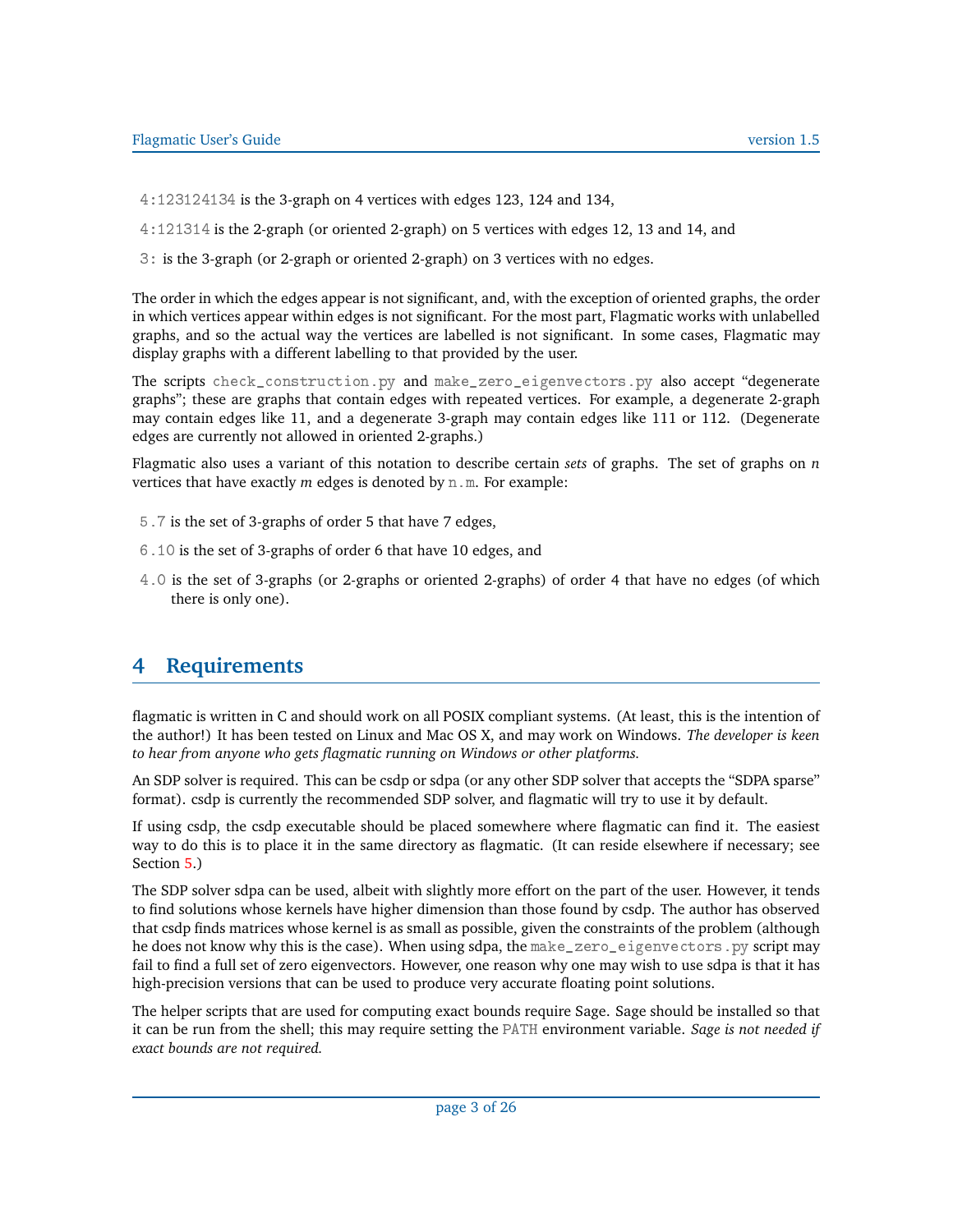csdp, sdpa, and Sage can be downloaded from the following places (links correct as of January 2012):

csdp : <http://projects.coin-or.org/Csdp/>

sdpa : <http://sdpa.sourceforge.net/>

```
Sage : http://www.sagemath.org/
```
# <span id="page-3-0"></span>**5 Compiling flagmatic**

*It is recommended that Mac OS X users download the binary distribution from the Flagmatic [website](http://www.maths.qmul.ac.uk/~ev/flagmatic/)*, which comes with precompiled versions of the flagmatic executable and csdp.

Compiling the flagmatic executable is very easy; all that is needed is a C compiler. Linux users will most likely already have one; Mac OS X users will need to install the Developer Tools. flagmatic can be compiled by typing

\$ make

*In most cases, this is all that needs to be done.*

Some users may wish to change the CFLAGS variable in the Makefile to control compiler options (for example to turn on certain optimizations).

The helper scripts are written in Python, and do not need compiling.

flagmatic needs to run the csdp executable. When flagmatic is run, it will check whether the csdp executable is in the same directory as flagmatic, and if not, flagmatic will look in the directories listed in the PATH environment variable. If you wish to keep the csdp executable somewhere else, then you must set the CSDP environment variable to the filename of the csdp executable. For example, if the filename of the csdp executable is /opt/bin/csdp, then to set the CSDP environment variable from the Bash shell you can type:

```
$ export CSDP=/opt/bin/csdp
```
Note that if you set the CSDP environment variable, flagmatic will *always* try to use it, and will not look anywhere else. If you wish to unset the CSDP environment variable, you can type:

```
$ unset CSDP
```
# **6 Compiling CSDP**

Compiling csdp is somewhat more difficult, as it needs to be linked with the BLAS and LAPACK linear algebra libraries. The developer of csdp provides binaries on his website. However, it is possible to achieve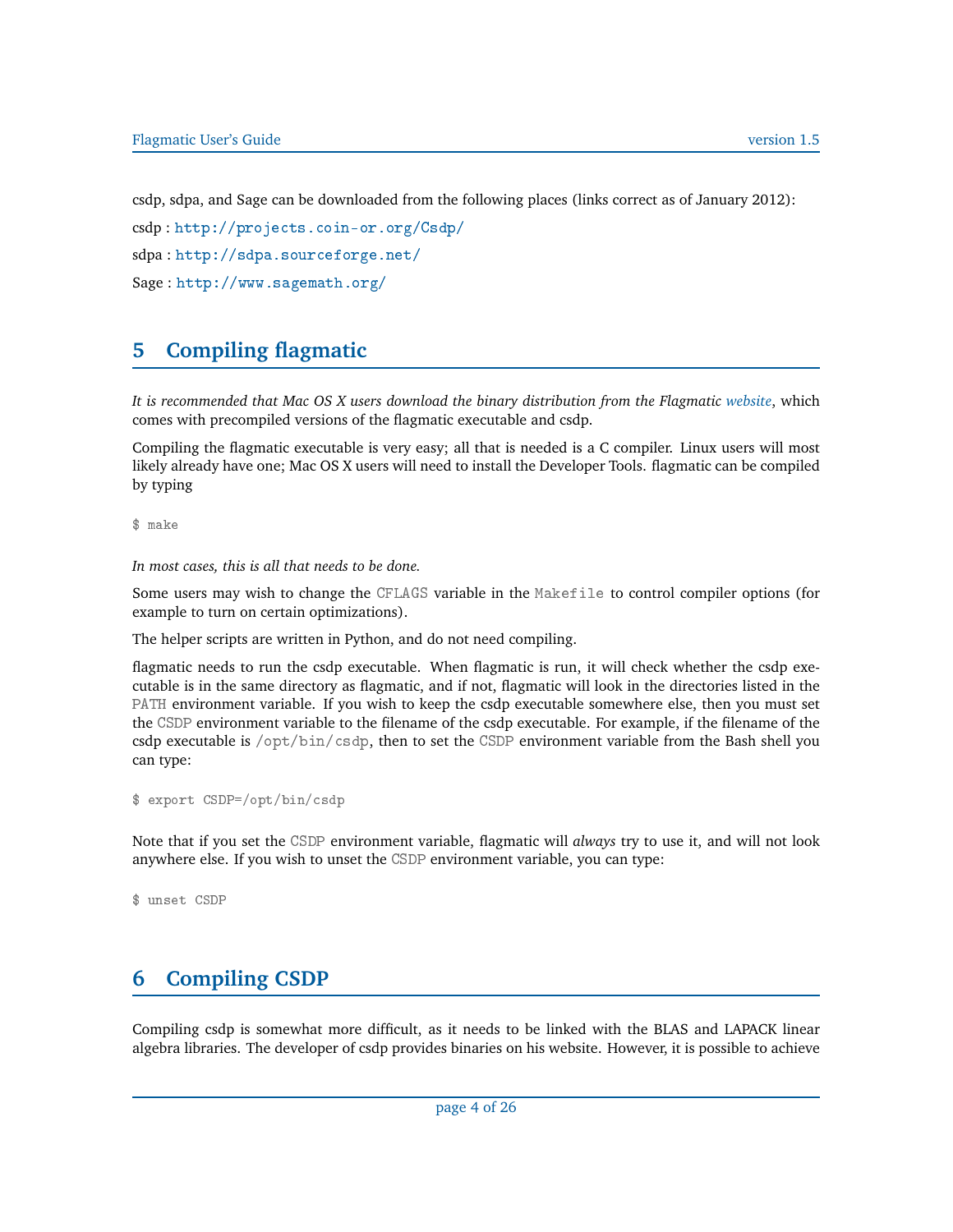greater performance on Mac OS X by linking with the Accelerate Framework, and on Linux by linking with the Intel Math Kernel Library.

Some instructions are provided below, but if you are having difficulty compiling csdp, please feel free to contact the author at <e.vaughan@qmul.ac.uk>.

#### **6.1 Mac OS X**

*The Mac OS X binary distribution of Flagmatic provides a csdp binary compiled using the following instructions, so you may wish to download this if you use Mac OS X.*

To build csdp version 6.1.1 on Mac OS X using the Accelerate Framework, download  $\text{Csdp}-6.1.1.\text{tgz}$ and unpack the archive. Change to the lib directory and run make. Then change to the solver directory, and in the Makefile change the line

LIBS=-L../lib -lsdp -llapack -lblas -lgfortran -lm

to

LIBS=-L../lib -lsdp -lm -framework Accelerate

Then run make, and the csdp executable will be created. This can then be moved somewhere where flagmatic will find it.

#### **6.2 Linux**

The author suggests that Linux users link csdp with the Intel Math Kernel Library, which is free for noncommercial use, and can be downloaded from

<http://software.intel.com/en-us/articles/non-commercial-software-download/>

To build csdp version 6.1.1 on Linux using the Intel Math Kernel Library, download Csdp-6.1.1.tgz and unpack the archive. Change to the lib directory and run make. Then change to the solver directory, and in the Makefile change the line

LIBS=-L../lib -lsdp -llapack -lblas -lgfortran -lm

to

LIBS=-L/opt/intel-mkl-10.3/mkl/lib/ia32 -L../lib -1sdp -1mkl\_intel -1mkl\_sequential  $\setminus$ -lmkl\_core -lpthread -lm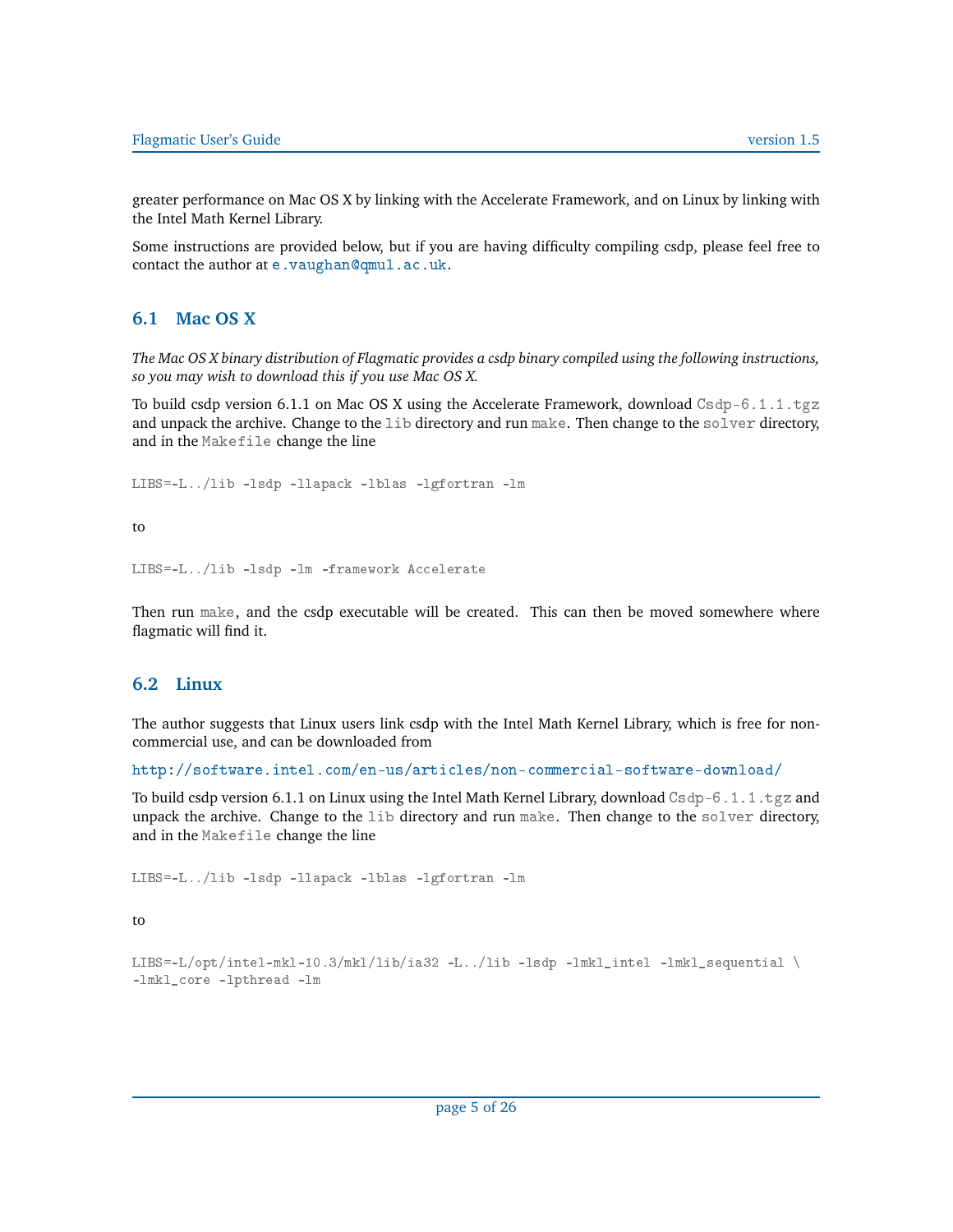<span id="page-5-0"></span>where  $\sqrt{\pi}$  intel-mkl-10.3/ should be replaced with the directory into which you installed the Intel Math Kernel Library. (You may also need to replace ia32 with something else if you are using 64-bit Linux.) Then run make, and the csdp executable will be created. This can then be moved somewhere where Flagmatic will find it.

You will need to set the LD\_LIBRARY\_PATH environment variable before csdp can run. From the Bash shell you can type

```
export LD_LIBRARY_PATH=$LD_LIBRARY_PATH:/opt/intel-mkl-10.3/mkl/lib/ia32
```
Again, change /opt/intel-mkl-10.3/ to wherever you installed the Intel Math Kernel Library. It is recommended that you put this command in your .bashrc file.

# **7 Examples: quick approximate bounds**

The most basic way to use Flagmatic is to use it for computing approximate floating point bounds. We shall assume that csdp is installed in a directory where flagmatic can find it (e.g. in the same directory as flagmatic).

The examples in this section all concern 3-graphs. We can compute an approximate upper bound on  $\pi$ ( $K_4^ _{4}^{-}$  ) as follows:

```
$ ./flagmatic --r 3 --n 6 --forbid-k4- --dir output
flagmatic version 1.5
============================================================================
Forbidding 4.3
Using admissible graphs of order 6.
Generated 1 type of order 0, with 2 flags of order 3.
Generated 1 type of order 2, with 8 flags of order 4.
Generated 3 types of order 4, with [41, 26, 18] flags of order 5.
Generated 106 admissible graphs.
Approximate floating point bound is 0.29779503
```
Here, flagmatic has used csdp to produce an approximate bound. It is important to stress that this bound is approximate, and cannot be considered entirely rigorous. The helper scripts can be used to make this bound exact. Use of the helper scripts will be covered in Section [8.](#page-6-0)

The bound obtained is equal to that given by Razborov [[10](#page-25-6)]. Because  $K_4^ _4^-$  is a graph often encountered in extremal 3-graph theory, flagmatic has a special --forbid-k4- option to forbid *K* −  $_4^-$  as a subgraph, which we have used in the above example. We can also specify that we wish to forbid *K* −  $\frac{1}{4}$  by describing  $K_4^ \frac{1}{4}$  in Flagmatic's graph notation:

```
$ ./flagmatic --r 3 --n 6 --forbid 4:123124134 --dir output
...
Approximate floating point bound is 0.29779503
```
(The  $\langle \ldots \rangle$  indicates that some of the output has been omitted to save space.) The  $\ldots$  6 option tells flagmatic to use admissible graphs of order 6. If the option --n 7 is used, flagmatic will perform the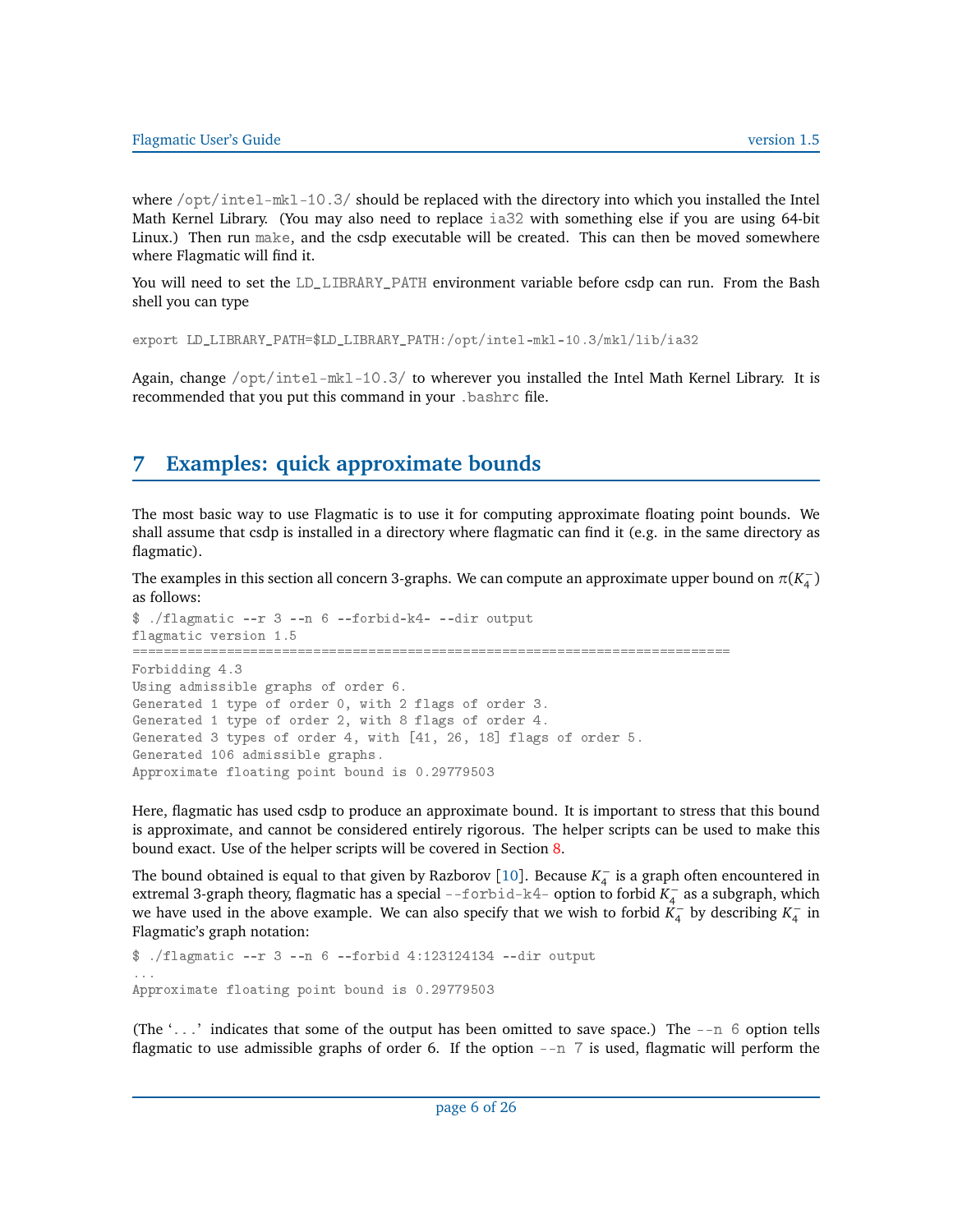<span id="page-6-1"></span>computation using admissible graphs of order 7, which will give an improved bound, at the cost of taking longer. (Most of the time will be spent running the SDP solver. The author has seen times of between 1.5 and 10 hours for the --n 7 computation; much depends on the hardware and which linear algebra libraries csdp is linked with.)

The --verbose option can be used to enable verbose mode. In this mode, flagmatic will display slightly more information, and in particular will display all the intermediate output from the SDP solver. The --verbose option is especially recommended for  $-$ n 73-graph computations and  $-$ n 82-graph computations.

We can compute an approximate upper bound on  $\pi(K_4)$ , equal to one given by Razborov [[10](#page-25-6)], as follows:

```
$ ./flagmatic --r 3 --n 6 --forbid-k4 --dir output
...
Approximate floating point bound is 0.56166560
```
We are not limited to forbidding one graph at a time; in fact any number of graphs may be forbidden. We can compute an approximate upper bound on  $\pi(K_4^-)$  $\frac{1}{4}$ , C<sub>5</sub>):

```
$ ./flagmatic --r 3 --n 6 --forbid-k4- --forbid-c5 --dir output
...
Approximate floating point bound is 0.25452806
```
The result is close to 1*/*4, which is the best lower bound known, and is conjectured [[3](#page-25-1)] to be the true value of  $\pi$ ( $K_4^ \overline{a}$ ,  $C_5$ ). (Note that a slightly better bound can be obtained using --n 7.)

We can compute an approximate upper bound on  $\pi$ (5.7, induced 5.5). (This means that 5-vertex subgraphs are forbidden from spanning 5 or at least 7 edges.)

```
$ ./flagmatic --r 3 --n 6 --forbid 5.7 --forbid-induced 5.5 --dir output
...
Approximate floating point bound is 0.46453411
```
The result is close to the best known lower bound, of  $2\sqrt{3}-3\approx 0.464101,$  given by a construction of Mubayi and Rödl [[8](#page-25-7)].

## <span id="page-6-0"></span>**8 Examples: exact bounds**

In the previous section, we looked at some examples of using flagmatic to produce approximate floating point bounds. The Flagmatic suite comes with some helper scripts, which can be used to turn an approximate bound into an exact bound. There are two ways to do this: the first is for problems where the bound appears to be tight, and where the problem admits a blow-up construction as its stable extremal example. The second method can be used in all situations, but does not lead to tight bounds.

In this section, three examples are presented. More examples can be found on the Flagmatic [website,](http://www.maths.qmul.ac.uk/~ev/flagmatic/) and each example on the website has a link to a "transcript" that gives the sequence of commands necessary for reproducing the result.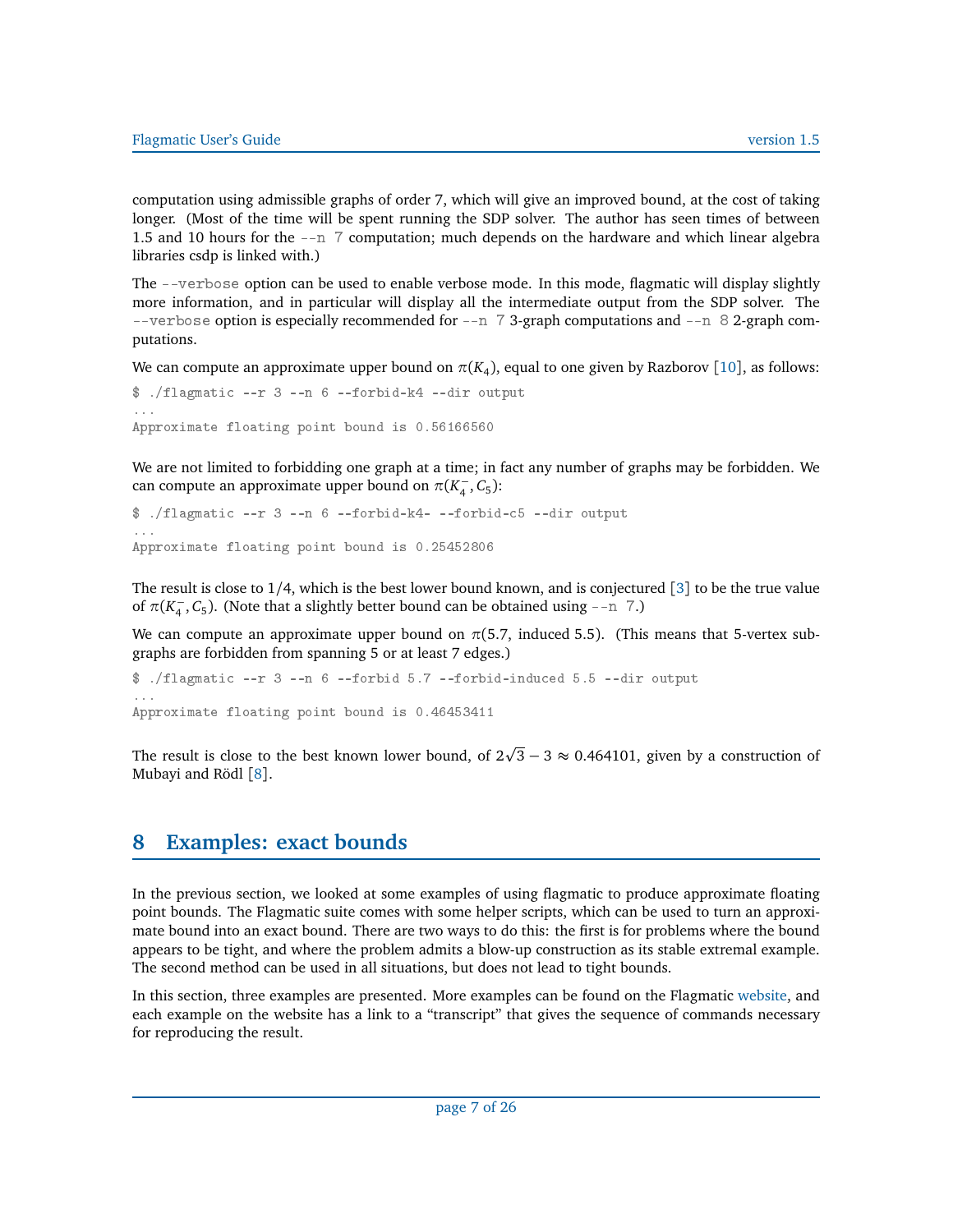<span id="page-7-0"></span>

Figure 1: The helper scripts poset.

With the exception of the stand-alone check\_construction.py script, the helper scripts must be run in the order shown Figure 1. (Note that below flagmatic there are two choices, corresponding to the two methods of producing exact results.)

The script inspect\_certificate.py is also somewhat independent of the others. It is provided with the Flagmatic suite, but is also available separately, and does not depend on any other parts of Flagmatic. Its job is to extract information from the certificates made by make\_certificate.py.

As a first example, let us determine the exact value of  $\pi(K_4, \text{ induced } 4.1)$ , a result due to Razborov [[10](#page-25-6)]. A lower bound of  $5/9 \leq \pi(K_4)$ , induced 4.1) is given by Turán's construction, a blow-up of the graph 3:123112223331. We run flagmatic as follows:

```
$ ./flagmatic --r 3 --n 6 --forbid-k4 --forbid-induced 4.1 --dir output
flagmatic version 1.5
============================================================================
Forbidding 4.4
Forbidding 4.1 as an induced subgraph.
Using admissible graphs of order 6.
Generated 1 type of order 0, with 2 flags of order 3.
Generated 1 type of order 2, with 8 flags of order 4.
Generated 3 types of order 4, with [15, 15, 17] flags of order 5.
Generated 34 admissible graphs.
Approximate floating point bound is 0.55555556
```
So flagmatic has produced a floating point upper bound, which looks very much like it should be 5*/*9. But at this stage the bound is only approximate.

We can now use the helper scripts to turn the floating point bound into an exact bound. The next step is to identify which graphs are sharp. To do this, we run the find\_sharp\_graphs.py script: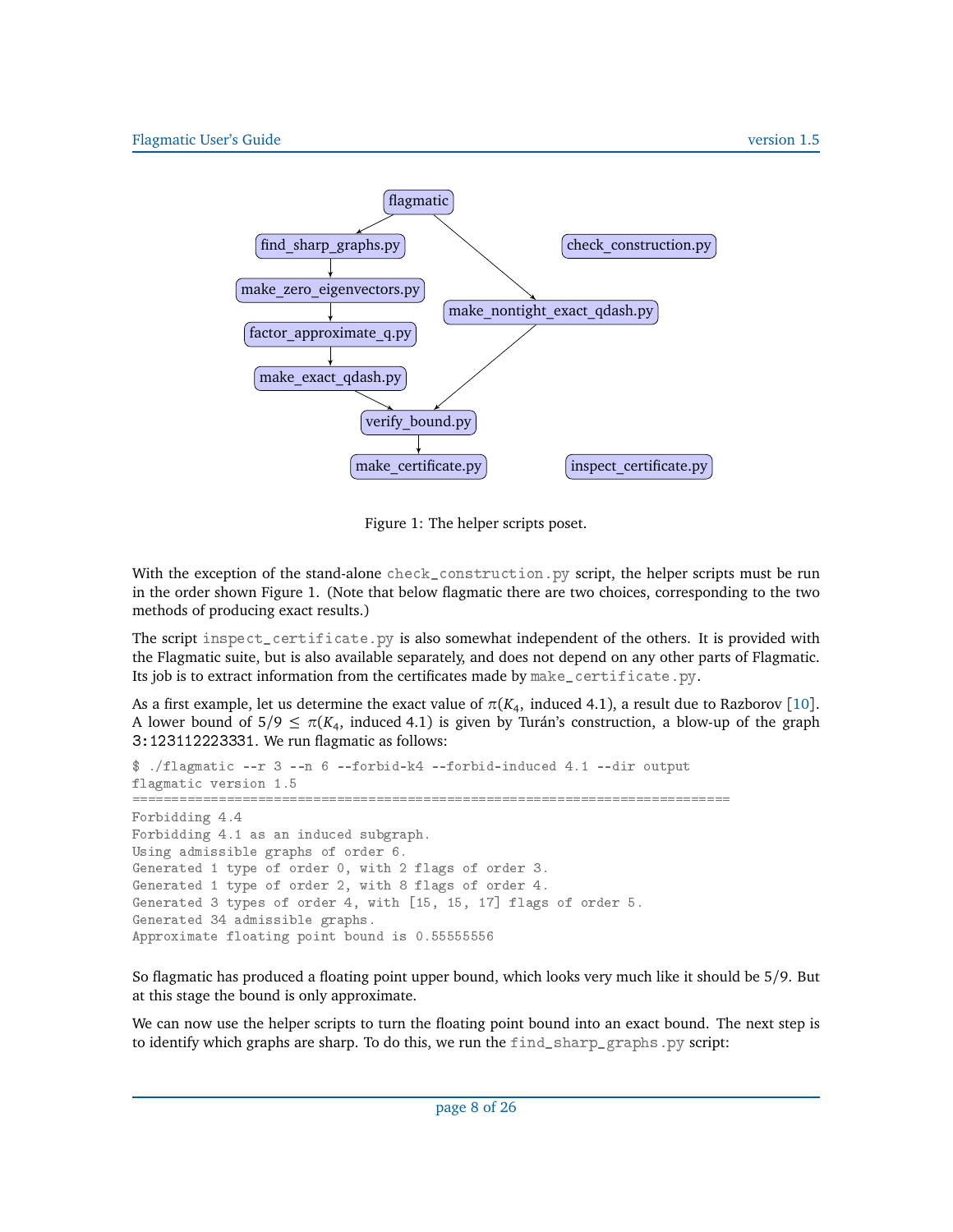```
$ sage -python scripts/find_sharp_graphs.py --dir output
Floating point bound is 0.555555557483315088.
8 members of H are sharp.
0.555555554189191003 : graph 1 (6:)
0.555555556177857124 : graph 2 (6:123124125126)
0.555555556613102297 : graph 10 (6:123124125136146156236246256)
0.555555557193247784 : graph 11 (6:123124125126134135136145146156)
0.555555557483226936 : graph 23 (6:123124125126134135136145146256356456)
0.555555556178151999 : graph 26 (6:123124125134135145236246256346356456)
0.555555557483315088 : graph 31 (6:123124125126134135136245246256345346356)
0.555555557048232007 : graph 34 (6:123124125134135146156236245246256345346356)
Written sharp graphs to flags.py
```
The lower bound is given by a blow-up of 3:123112223331. So if all is well, the admissible graphs that are sharp should be the graphs that occur as 6-vertex induced subgraphs of blow-ups of 3:123112223331. We run check\_construction.py as follows:

```
$ sage -python scripts/check_construction.py --r 3 3:123112223331 --n 6
Density is 5/9.
8 graphs of order 6 occur as induced subgraphs of the blow-up:
6: has density 7/243 (0.028807)
6:123124125126 has density 5/81 (0.061728)
6:123124125136146156236246256 has density 20/243 (0.082305)
6:123124125126134135136145146156 has density 4/27 (0.148148)
6:123124125126134135136145146256356456 has density 20/81 (0.246914)
6:123124125134135145236246256346356456 has density 5/81 (0.061728)
6:123124125126134135136245246256345346356 has density 20/81 (0.246914)
6:123124125134135146156236245246256345346356 has density 10/81 (0.123457)
```
This is good: the two lists of graphs are the same! This means that we can be confident of getting an exact result.

Next, we run the script make\_zero\_eigenvectors.py, which will use the graph 3:123112223331, an extremal construction for the problem, to construct a full set of zero eigenvectors of the floating point matrices *Q* found by flagmatic. Because 3:123112223331 is vertex transitive, we can use the option --vertex-transitive to speed the computation up a little bit.

```
$ sage -python scripts/make_zero_eigenvectors.py 3:123112223331
   --vertex-transitive --dir output
Constructed 1 out of 1 zero eigenvectors for type 1.
Constructed 3 out of 3 zero eigenvectors for type 2.
Constructed 5 out of 5 zero eigenvectors for type 3.
Constructed 1 out of 1 zero eigenvectors for type 4.
Constructed 4 out of 4 zero eigenvectors for type 5.
Written zev.py
Written field to flags.py
```
We now have a complete set of zero eigenvectors. The next step is to run  $factor_{appproximate_q, p}$ , which will factor each of the matrices  $\tilde{Q}$  as  $Q = R Q' R^T$ , where  $\tilde{Q}'$  is a positive definite matrix.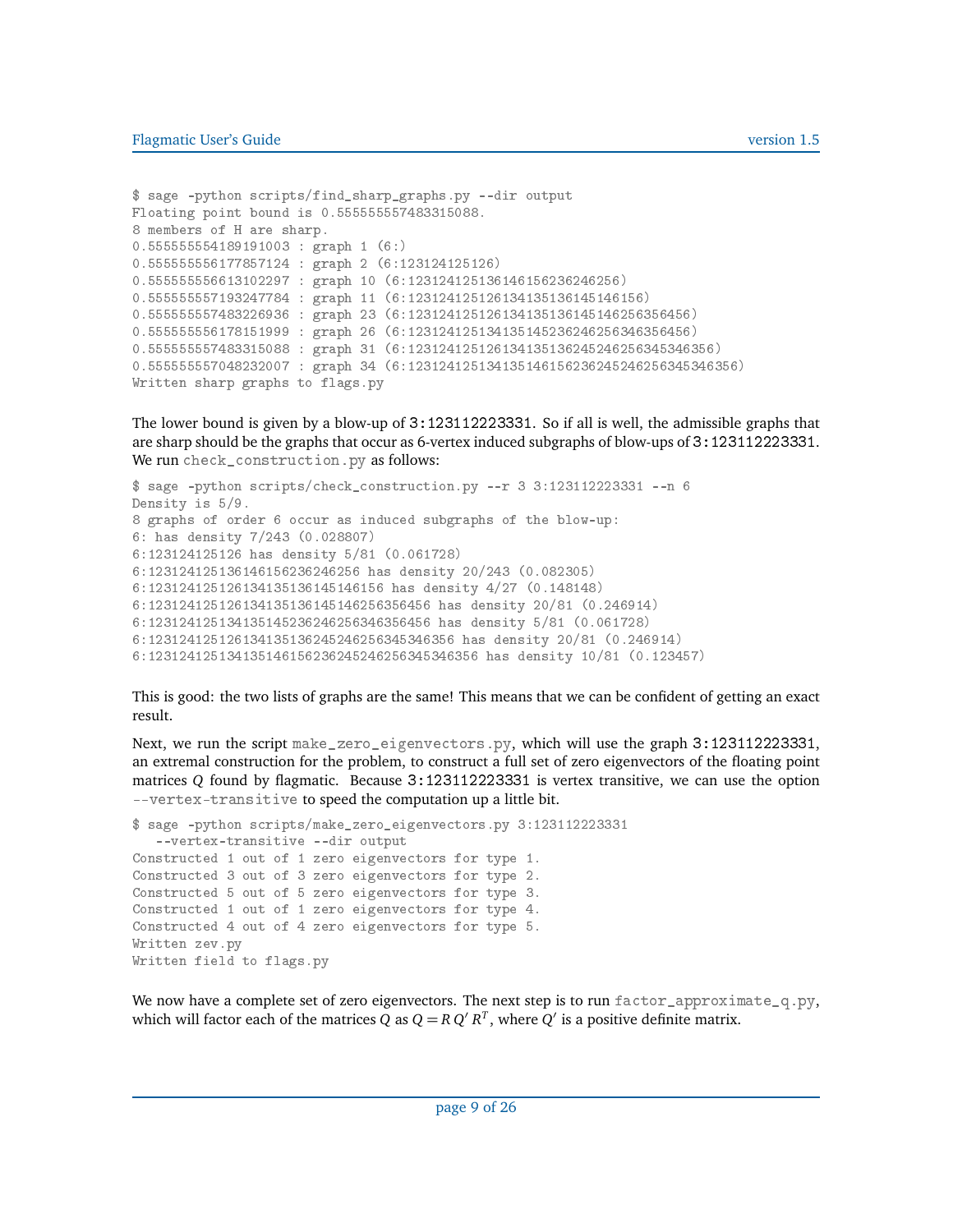```
$ sage -python scripts/factor_approximate_q.py --dir output
Floating point bound is 0.555555557483314866.
Type 1: smallest eigenvalue is 0.180758628947732980
Type 2: smallest eigenvalue is 0.025204209832725446
Type 3: smallest eigenvalue is 0.127913863682220269
Type 4: smallest eigenvalue is 0.116791535663077511
Type 5: smallest eigenvalue is 0.099219286066487625
Written r.py
Written qdashf.py
```
Next we run the  $\texttt{make\_exact\_qdash}$  , py script to create exact versions of the matrices  $Q'$  from the floating point versions. It is necessary to provide the script with the bound we are trying to obtain, in this case 5*/*9.

```
$ sage -python scripts/make_exact_qdash.py 5/9 --dir output
Type 1: smallest eigenvalue is 0.180766796512166816
Type 2: smallest eigenvalue is 0.025241578508074593
Type 3: smallest eigenvalue is 0.127913796971273697
Type 4: smallest eigenvalue is 0.116823645035926724
Type 5: smallest eigenvalue is 0.099219353648207789
Written qdash.py
Added exact bound to flags.py
```
Finally, we run the verify\_bound.py script to see if the exact bound has been achieved (there are a few things that can go wrong, so this step is essential):

```
$ sage -python scripts/verify_bound.py --dir output
Written q.py
Floating point bound (non-sharp graphs) is 0.554201367482783369
Exact bound (just sharp graphs) is 5/9
Bound (all graphs) is 5/9
```
Now we definitely have the exact result. The last thing to do is to run make\_certificate.py to produce a certificate in JSON (a widely-used lightweight data-interchange format), which can be verified by others:

```
$ sage -python scripts/make_certificate.py --dir output
Written certificate to cert.js
```
The certificate contains details of the problem, the forbidden subgraphs, the admissible graphs, types and flags, and the *Q'* and *R* matrices. The *Q* matrices can be computed as  $Q = R Q'R^T$ . The reason for providing the  $Q'$  matrices, rather than the  $Q$  matrices, is that while the  $Q$  matrices are positive *semi-definite*, the  $Q'$ matrices are positive *definite*. Positive definiteness is easier to verify than positive semi-definiteness, for example by checking that the principal minors are all positive (Sylvester's criterion). Note that if Q' is positive definite, then for any (row) vector **x**,

$$
\mathbf{x} Q \mathbf{x}^T = \mathbf{x} (R Q' R^T) \mathbf{x}^T = (\mathbf{x} R) Q' (\mathbf{x} R)^T \geq 0,
$$

and so *Q* is positive semi-definite.

Next, we shall look at how we can obtain a result for 2-graphs, due to Grzesik [[5](#page-25-8)] and independently Hatami, Hladký, Král, Norine and Razborov [[6](#page-25-9)]. The result is that a triangle-free 2-graph can have a *C*5 -density of at most 24*/*625. The process is extremely similar to the one we used for the previous result.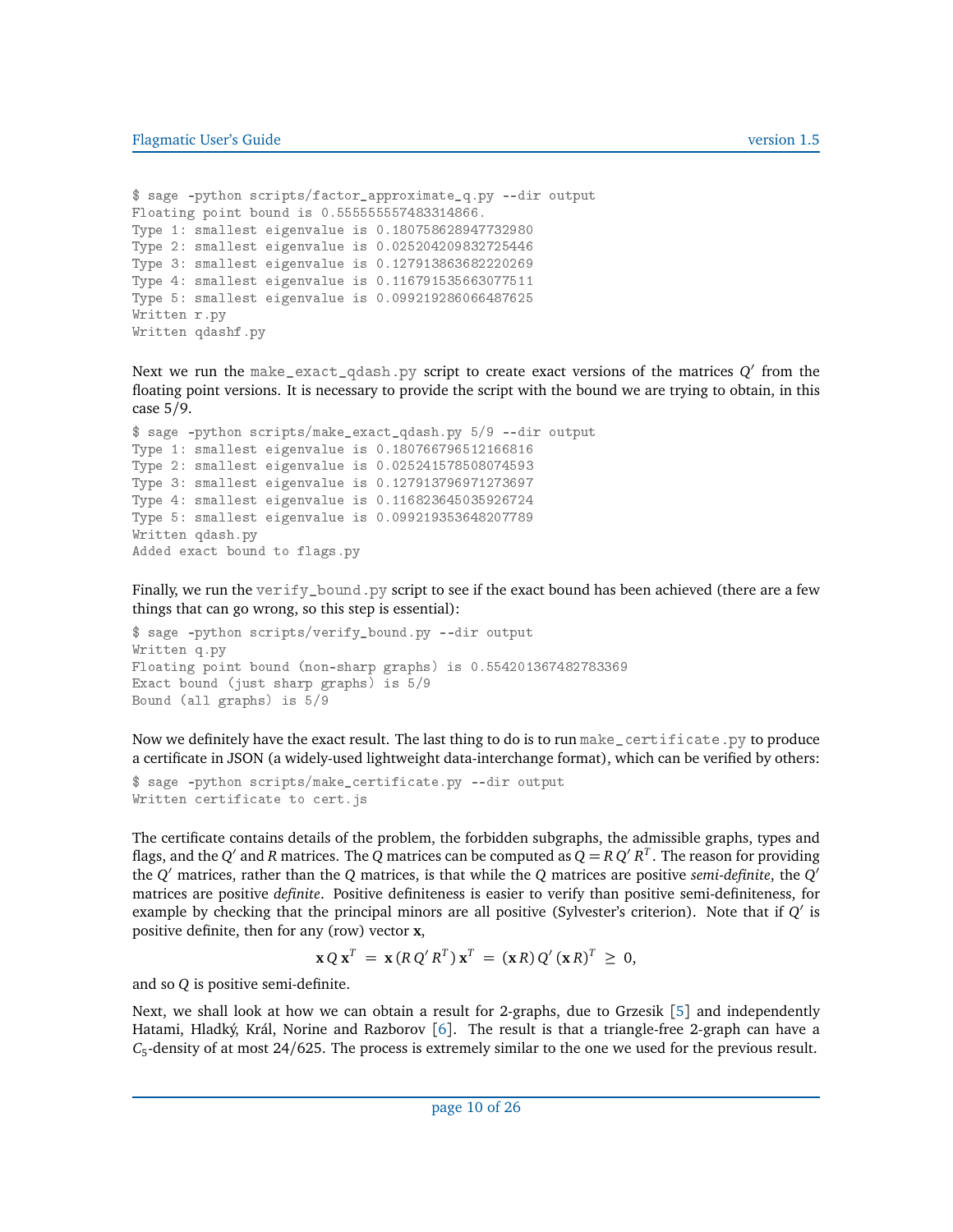We begin by running flagmatic. Notice that we can forbid triangles by using the option  $\text{-front} 3.3$  (alternatively we could use --forbid 3:122331), and we use the --induced-density option to specify that we want to maximise the  $C_5$ -density.

```
$ ./flagmatic --r 2 --n 5 --induced-density 5:1223344551 --forbid 3.3 --dir output
flagmatic version 1.5
    ============================================================================
Optimizing for density of 5:1213243545.
Forbidding 3.3
Using admissible graphs of order 5.
Generated 1 type of order 1, with 5 flags of order 3.
Generated 3 types of order 3, with [8, 6, 5] flags of order 4.
Generated 14 admissible graphs.
Approximate floating point bound is 0.03840000
```
As before, we next run the find\_sharp\_graphs.py script:

```
$ sage -python scripts/find_sharp_graphs.py --dir output
Floating point bound is 0.038400000791913261.
10 members of H are sharp.
0.038399999866059319 : graph 1 (5:)
0.038399999179418200 : graph 2 (5:12)
0.038400000469420784 : graph 3 (5:1213)
0.038400000146933733 : graph 5 (5:121314)
0.038400000630675675 : graph 8 (5:12131415)
0.038400000791913212 : graph 9 (5:12131425)
0.038399999824450450 : graph 10 (5:12132434)
0.038400000791913261 : graph 12 (5:1213142535)
0.038399999501926962 : graph 13 (5:1213243545)
0.038400000727425887 : graph 14 (5:121314253545)
Written sharp graphs to flags.py
```
A blow-up of *C*<sup>5</sup> , or 5:1223344551 in Flagmatic's notation, is known to be extremal for this problem. We can now verify that the sharp graphs are those that we would expect to occur if the bound is tight:

```
$ sage -python scripts/check_construction.py --n 5 --r 2 5:1223344551
   --vertex-transitive --induced-density 5:1223344551
Density of 5:1223344551 is 24/625.
10 graphs of order 5 occur as induced subgraphs of the blow-up:
5: has density 31/625 (0.049600)
5:12 has density 4/125 (0.032000)
5:1213 has density 12/125 (0.096000)
5:121314 has density 8/125 (0.064000)
5:12132434 has density 6/125 (0.048000)
5:12131425 has density 24/125 (0.192000)
5:12131415 has density 16/125 (0.128000)
5:1213243545 has density 24/625 (0.038400)
5:1213142535 has density 24/125 (0.192000)
5:121314253545 has density 4/25 (0.160000)
```
Everything seems in order, so we can now construct the zero eigenvectors: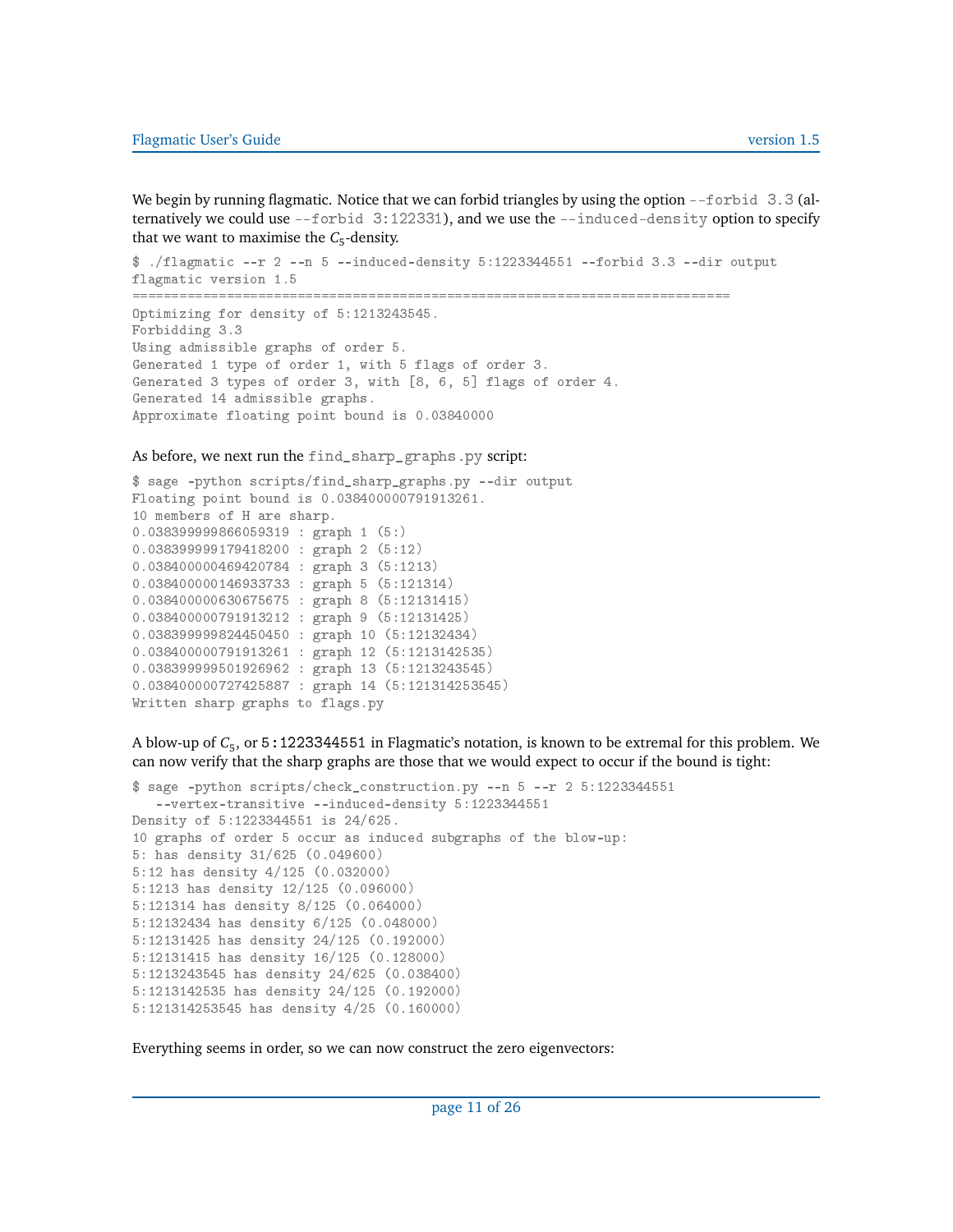#### <span id="page-11-0"></span>Flagmatic User's Guide version 1.5

```
$ sage -python scripts/make_zero_eigenvectors.py 5:1223344551
   --vertex-transitive --dir output
Constructed 1 out of 1 zero eigenvectors for type 1.
Constructed 4 out of 4 zero eigenvectors for type 2.
Constructed 1 out of 1 zero eigenvectors for type 3.
Constructed 2 out of 2 zero eigenvectors for type 4.
Written zev.py
Written field to flags.py
```
#### We now factor the *Q* matrices:

```
$ sage -python scripts/factor_approximate_q.py --dir output
Floating point bound is 0.038400000791913261.
Type 1: smallest eigenvalue is 0.020312545339158966
Type 2: smallest eigenvalue is 0.148959264212904008
Type 3: smallest eigenvalue is 0.176046112223611911
Type 4: smallest eigenvalue is 0.445612724880143529
Written r.py
Written qdashf.py
```
### And produce exact versions of the  $Q'$  matrices:

\$ sage -python scripts/make\_exact\_qdash.py 24/625 --dir output Type 1: smallest eigenvalue is 0.020312572324406988 Type 2: smallest eigenvalue is 0.148971226934540624 Type 3: smallest eigenvalue is 0.176008173330834516 Type 4: smallest eigenvalue is 0.445611441081160908 Written qdash.py Added exact bound to flags.py

#### We verify the bound:

```
$ sage -python scripts/verify_bound.py --dir output
Written q.py
Floating point bound (non-sharp graphs) is 0.033726805738722151
Exact bound (just sharp graphs) is 24/625
Bound (all graphs) is 24/625
```
Finally, we make a certificate:

\$ sage -python scripts/make\_certificate.py --dir output Written certificate to cert.js

As a final example, we shall look at a bound that is not tight. In the previous section, we saw that we can compute an approximate upper bound on  $\pi(K_4)$ , equal to one given by Razborov [[10](#page-25-6)]: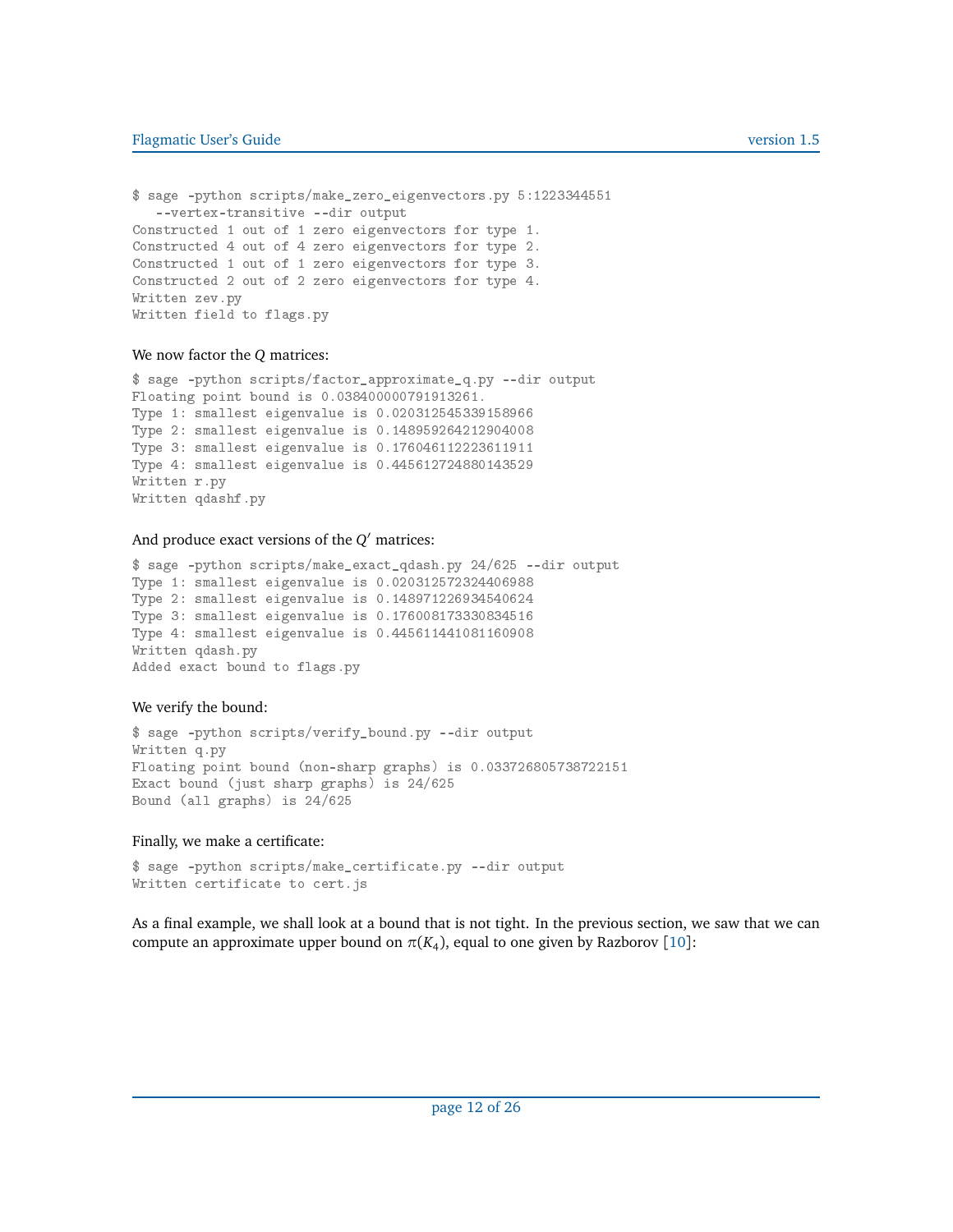```
$ ./flagmatic --r 3 --n 6 --forbid-k4 --dir output
flagmatic version 1.5
============================================================================
Forbidding 4.4
Using admissible graphs of order 6.
Generated 1 type of order 0, with 2 flags of order 3.
Generated 1 type of order 2, with 11 flags of order 4.
Generated 4 types of order 4, with [64, 56, 50, 45] flags of order 5.
Generated 964 admissible graphs.
Approximate floating point bound is 0.56166560
```
The best-known lower bounds give us 5*/*9—for example Turán's construction—so we are not going to be able to get a tight bound here. However, we can still prove an exact upper bound. We run the script make\_nontight\_exact\_qdash.py to produce rational *R* and *Q* <sup>0</sup> matrices:

```
$ sage -python scripts/make_nontight_exact_qdash.py --dir output
Written r.py
Written qdash.py
Marked bound as non-tight in flags.py
```
Finally, we run the verify\_bound.py script. In this case, the exact bound is printed:

```
$ sage -python scripts/verify_bound.py --dir output
Written q.py
Bound (all graphs) is 2246662543771/4000000000000
(Approximately 0.561665636)
Added exact bound to flags.py
```
Note that the script prints out a decimal approximation to the exact bound, as well as the exact bound. But just to be clear: the exact bound is the rational number given first. As before, we can use the script make\_certificate.py to produce a certificate of the result:

```
$ sage -python scripts/make_certificate.py --dir output
Written certificate to cert.js
```
## **9 flagmatic command-line options**

flagmatic should be run from the shell prompt as follows:

\$ ./flagmatic --n INTEGER --dir DIRECTORY OPTIONS

All options are prefixed by two hyphens. The  $-$ -n and  $-$ -dir options are mandatory; all others are optional. The following is a complete list of options available.

Note that the --forbid, --forbid-induced, --sharp and --induced-density options may be used multiple times.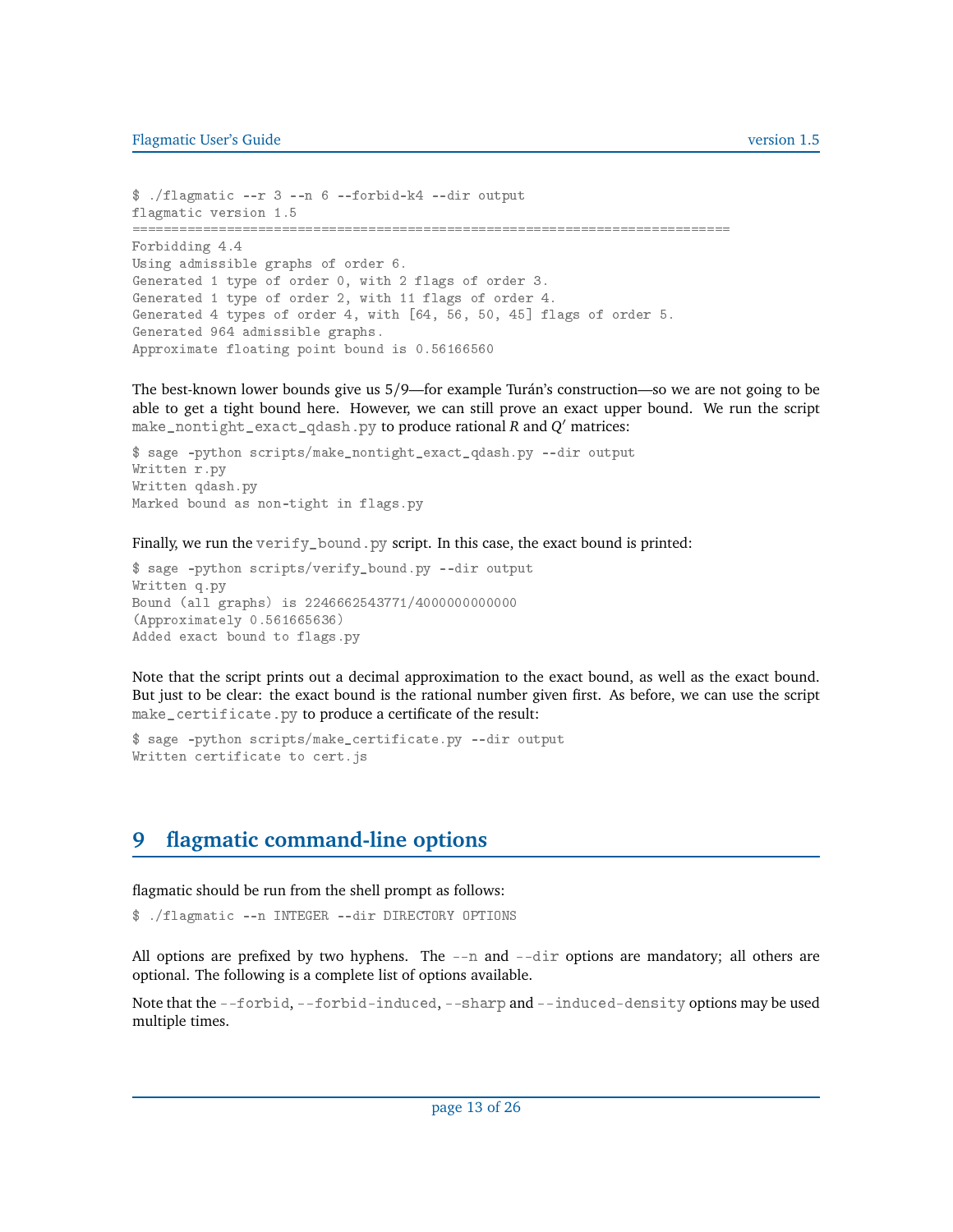- <span id="page-13-0"></span>--n *INTEGER* **(required)** This sets the number of vertices of the admissible graphs. Currently values between 4 and 7 (inclusive) are supported for 3-graphs, and between 3 and 8 (inclusive) for 2 graphs.
- --dir *DIRECTORY* **(required)** This sets the directory that will be used to store the output files. (If *DIRECTORY* is '.' then the current directory is used.)
- --r *INTEGER* Specifies that *r*-graphs should be used. The default value is 3.
- --oriented Specifies that oriented graphs should be used. Currently this option is only allowed when using  $- r 2$ .
- --induced-density *GRAPH* Specifies that we want to optimize the density of *GRAPH*, rather than edge density. *Can be used multiple times.*
- --forbid *GRAPH* Specifies a graph to forbid as a subgraph. *Can be used multiple times.*
- --forbid-induced *GRAPH* Specifies a graph to forbid as an induced subgraph. *Can be used multiple times.*
- --sharp *GRAPH* Constrains the SDP to be sharp on the given graph. *Can be used multiple times.*
- --nosolve Do not run the SDP solver csdp; just set up the SDP program and quit. This option is useful if one wants to use sdpa or another SDP solver, and to not have csdp run.
- --verbose If this option is given, more information about the computation will be given, as well as the output from the SDP solver. Use of this option is recommended for long computations, for example when using  $-$ n  $7$ .

--minimize If this option is given, the minimum density will be found instead of the maximum density.

- --max-flags *NUM* Exclude types that have more than *NUM* flags.
- --exclude-type *NUM* Exclude type number *NUM*.

The following options are available, for conveniently forbidding popular 3-graphs.

- --forbid-k4- Forbids graphs that contain the unique graph of order 4 with three edges, often called *K* −  $\overline{4}$ . (Called  $G_3$  in [[10](#page-25-6)].) Equivalent to --forbid 4.3.
- --forbid-k4 Forbids graphs that contain the unique graph of order 4 with four edges,  $K_4$ . (Called  $G_4$  in  $[10]$  $[10]$  $[10]$ .) Equivalent to  $-$ forbid 4.4.
- --forbid-k5 Forbids graphs that contain the unique graph of order 5 with ten edges, K<sub>5</sub>. Equivalent to --forbid 5.10.
- --forbid-c5 Forbids C<sub>5</sub>, the graph on 5 vertices with edges 123, 234, 345, 451 and 512. Equivalent to --forbid 5:123234345451512.
- --forbid-f32 Forbids *F*3,2, the graph on 5 vertices with edges 123, 145, 245 and 345. Equivalent to --forbid 5:123145245345.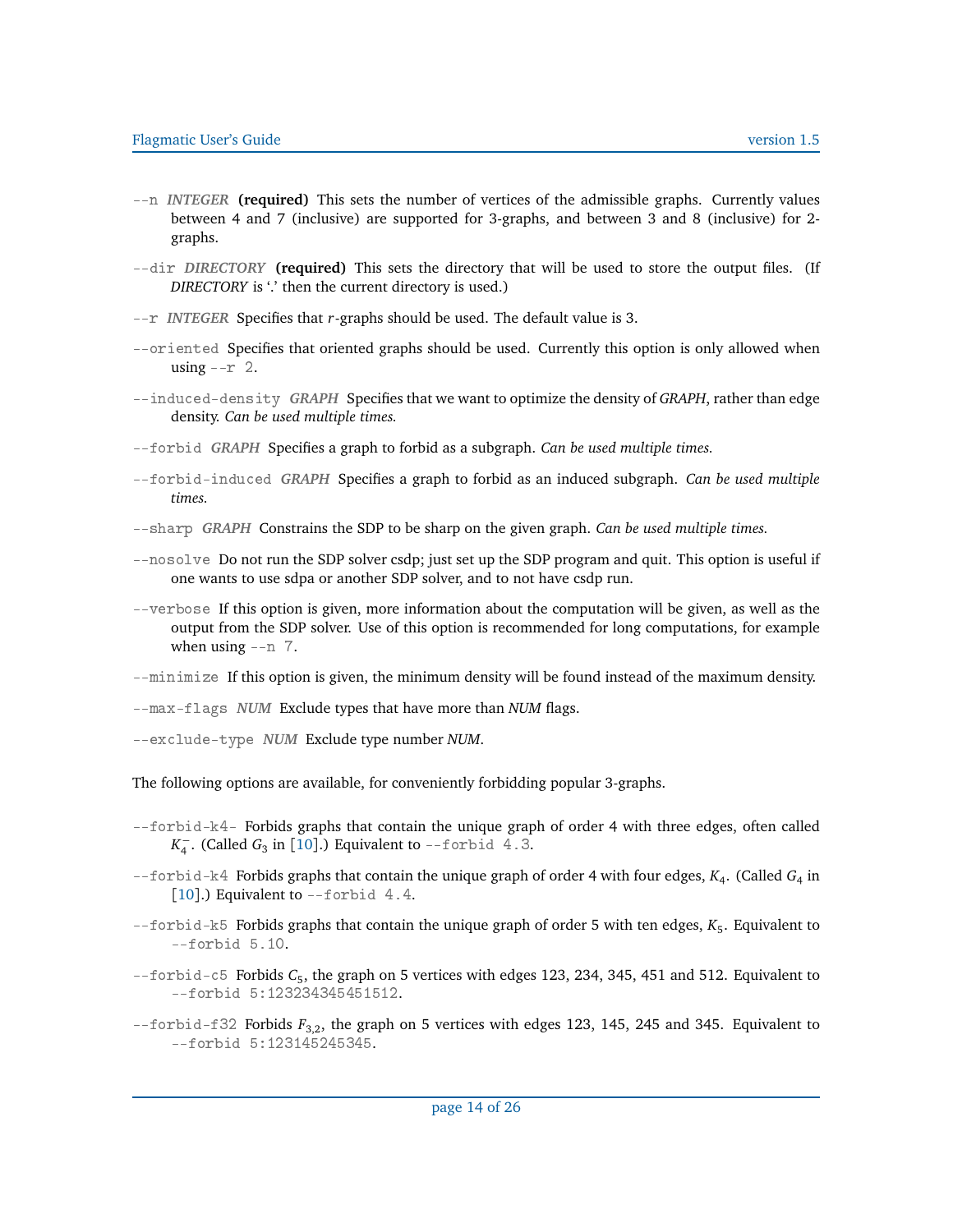# **10 Helper scripts**

The helper scripts are in the scripts directory of the Flagmatic distribution. If Sage has been installed, and the PATH environment variable has been set correctly, then a helper script can be run under Sage's version of Python by entering something like the following at the shell prompt:

\$ sage -python scripts/SCRIPT OPTIONS

The scripts find\_sharp\_graphs.py, check\_construction.py, make\_certificate.py, as well as convert\_sdpa\_output.py do not in fact require Sage's Python, and can be run by the standard Python interpreter (version 2.6 or above).

The script inspect\_certificate.py can also be run using the standard Python interpreter for certificates that do not use irrational numbers. For certificates that use irrational numbers, this script must be run with Sage's Python. In fact, it is recommended that Sage's Python be used whenever possible, as the script generally runs faster with Sage.

All other scripts require Sage's Python.

Most of the scripts require a directory to be specified using the  $-\text{dir}$  option. This should be a directory that was previously given to flagmatic with the  $-\text{dir}$  option, and that is populated with files generated by flagmatic and the other scripts.

All of the scripts accept the --verbose option, which will cause more information to be displayed.

### **10.1 find\_sharp\_graphs.py**

**Usage:**

find\_sharp\_graphs.py --dir *DIRECTORY* [--tolerance *NUMBER*] [--verbose]

This script should be run after flagmatic. It identifies which admissible graphs are sharp, and the sharp graphs found are appended to the flags.py file in the directory specified.

If the result is exact, all the admissible graphs that occur as induced subgraphs of an extremal construction will be sharp. (The script check\_construction.py can be used to display which admissible graphs occur as induced subgraphs of an extremal construction.)

For example:

```
$ sage -python scripts/find_sharp_graphs.py --dir output
Floating point bound is 0.222222222873386444.
3 members of H are sharp.
0.222222222873386444 : graph 1 (5:)
0.222222222726874252 : graph 5 (5:123124125)
0.222222222864506269 : graph 7 (5:123124135145)
Written sharp graphs to flags.py
```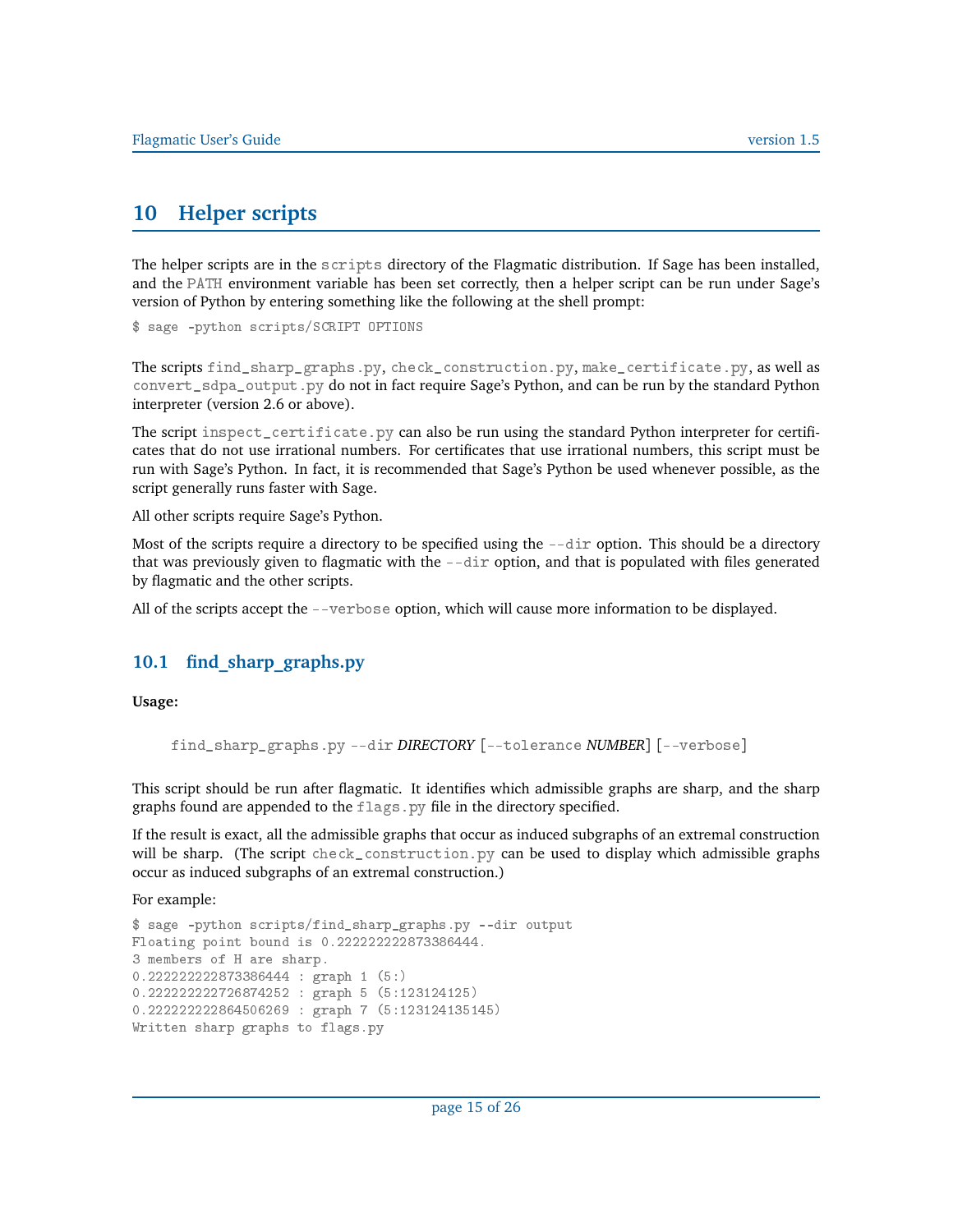**Note:** If flagmatic was invoked with the --sharp option, one or more graphs may already be marked as being sharp. In this case, the script will only write to flags.py if it finds any *additional* sharp graphs. (The --sharp option is rarely useful; it is not needed for most problems.)

It is possible that in certain situations the script will incorrectly consider graphs to be sharp. One may suspect this is happening if sharp graphs are found that do not occur as induced subgraphs of an extremal construction. To rectify this, the --tolerance option can be used to specify a tolerance smaller than the default value of 0.00001. For example:

\$ sage -python scripts/find\_sharp\_graphs.py --dir output --tolerance 0.0000005

### **10.2 check\_construction.py**

**Usage:**

```
check_construction.py --r INTEGER --n INTEGER [--induced-density GRAPH]
[--vertex-transitive] [--verbose]
```
Given a graph, and a number of vertices specified with the --n option, this script considers blow-ups of the graph, and determines which graphs on the given number of vertices can occur as induced subgraphs.

The kind of graph is specified with the  $-*r*$  option. Currently only 3-graphs and 2-graphs are supported; oriented 2-graphs are not (currently) supported. The default value is 3.

Note that a directory should not be specified. This script is stand-alone; it merely provides the user with information.

For example:

```
$ sage -python scripts/check_construction.py --r 3 3:123 --n 5
Density is 2/9.
3 graphs of order 5 occur as induced subgraphs of the blow-up:
5: has density 31/81 (0.382716)
5:123124125 has density 20/81 (0.246914)
5:123124135145 has density 10/27 (0.370370)
```
The script prints the (asymptotic) density of a blow-up, and all graphs of order 5 that can occur as induced subgraphs.

Input graphs are allowed to contain "degenerate" edges. For example, a complete bipartite 3-graph can be represented by 2:112122 (this graph has two parts of equal size, and all possible edges that are not entirely contained within one part).

```
sage -python scripts/check_construction.py --r 3 2:112122 --n 5
Density is 3/4.
3 graphs of order 5 occur as induced subgraphs of the blow-up:
5: has density 1/16 (0.062500)
5:123124125134135145 has density 5/16 (0.312500)
5:123124125134135145234235245 has density 5/8 (0.625000)
```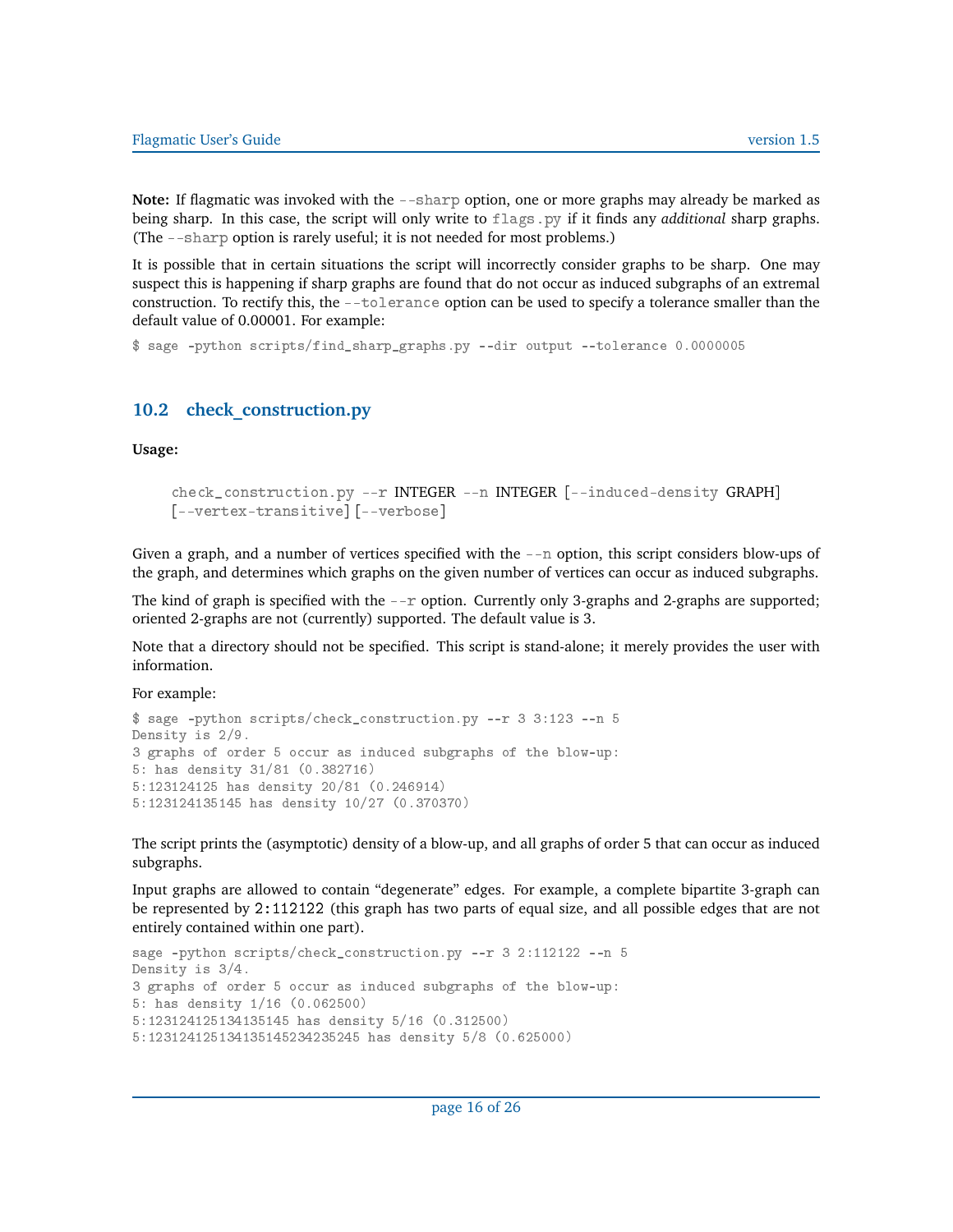If the graph is vertex transitive, a small speed gain can be had by using the  $-$ -vertex-transitive option. Note that the script does not check that the graph is indeed vertex transitive; if it is not, the results will be wrong.

The option --induced-density can be used to report the density of a certain graph on the first line of output, rather than the edge density.

## **10.3 make\_zero\_eigenvectors.py**

**Usage:**

```
make_zero_eigenvectors.py GRAPH --dir DIRECTORY [--vertex-transitive]
[--zero-threshold NUMBER] [--verbose]
```
This script must be run after find\_sharp\_graphs.py. A graph must be provided, which should be a (conjectured) extremal construction for the problem. The script computes asymptotic flag densities in a blow-up of the graph provided, in order to find zero eigenvectors of the positive semi-definite matrices found by the SDP solver. These zero eigenvectors are placed in the  $zev$ . py file. For example:

```
$ sage -python scripts/make_zero_eigenvectors.py 3:122123133 --dir output
Constructed 1 out of 1 zero eigenvectors for type 1.
Constructed 4 out of 4 zero eigenvectors for type 2.
Constructed 6 out of 6 zero eigenvectors for type 3.
Constructed 1 out of 1 zero eigenvectors for type 4.
Constructed 1 out of 1 zero eigenvectors for type 5.
Written zev.py
```
If the graph is not an extremal construction, a full set of eigenvectors will most probably not be found, and the script will exit with an error message.

In the case that the extremal graph is vertex transitive, the script can be made to run slightly faster by using the --vertex-transitive option. This option should be used with care, as the script does not verify that the graph provided is indeed vertex transitive. If it is not, the script may fail to find all the zero eigenvectors.

As with check\_construction.py, graphs with degenerate edges can be provided.

Note that check\_construction.py will show that the graphs 2:112 and 3:122123133 have the same set of induced subgraphs of order *n*, for any *n*. However, these graphs are quite different as far as make\_zero\_eigenvectors.py is concerned. Blow-ups of both graphs consist of two parts 1 and 2, which all possible edges of the form 112. But the asymptotic flag densities are different.

The option --zero-threshold can be used to alter the threshold at which the script considers an eigenvalue to be zero. It is set by default to a value that works for almost all problems, when using csdp.

The script also allows a few "ad hoc" constructions, that do not arise from blow-ups. These can be accessed by specifying the special keywords maxs3, maxs4 or max42, instead of giving a graph. These are used in the problems of maximizing the induced densities of the oriented 2-graphs  $S_3$  and  $S_4$  and of the 3-graph 4.2—see the transcripts on the [website](http://www.maths.qmul.ac.uk/~ev/flagmatic/) for how these are used.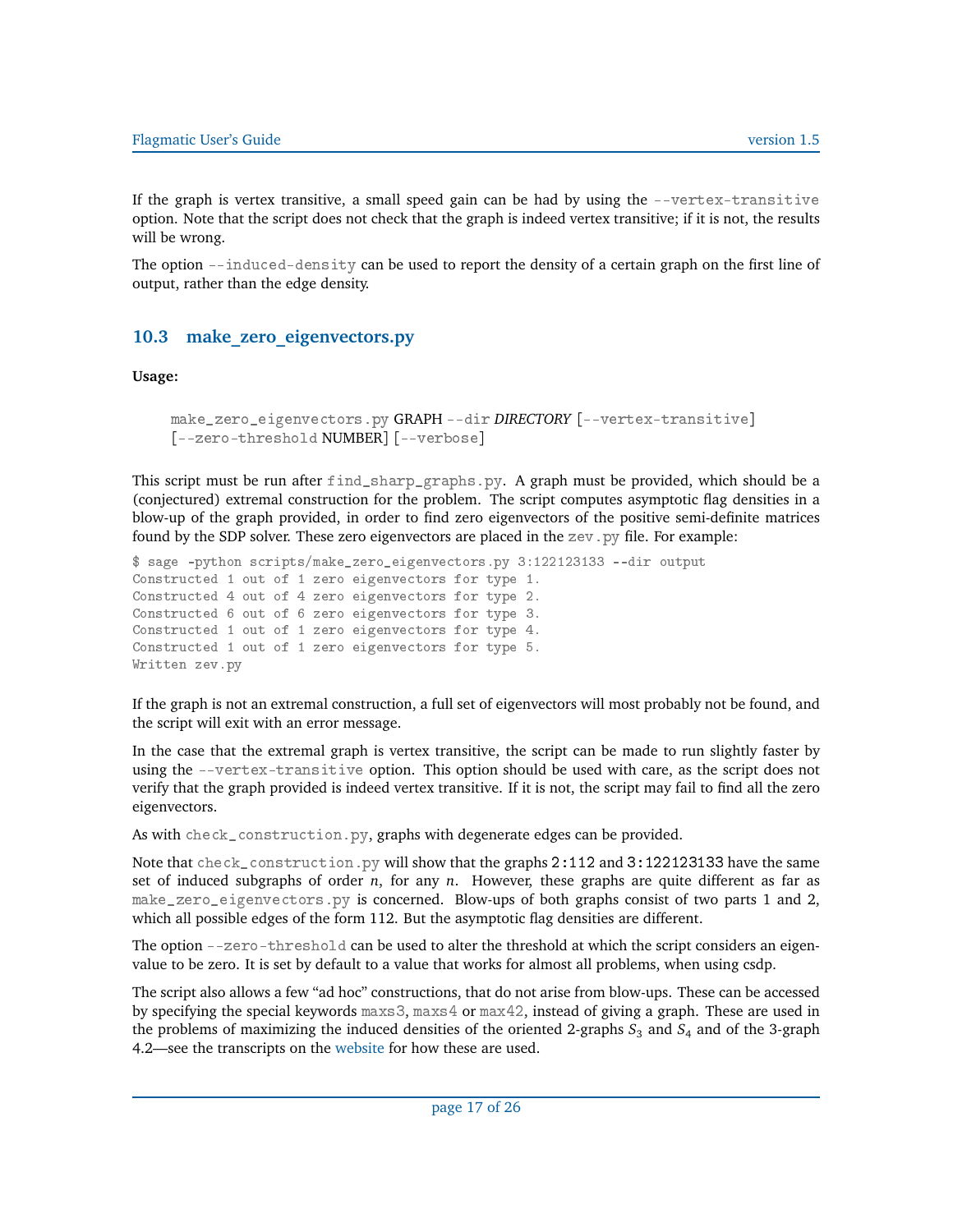In the future, it is hoped that it will be possible to specify iterated blow-up and other constructions to the script by using command-line options. At present, adding "ad hoc" constructions is not difficult, but it entails editing the source code.

### **10.4 factor\_approximate\_q.py**

**Usage:**

```
factor_approximate_q.py --dir DIRECTORY [--verbose]
```
This script must be run after make\_zero\_eigenvectors.py. Its use is very straight-forward. For example:

```
$ sage -python scripts/factor_approximate_q.py --dir output
Floating point bound is 0.222222222873387026.
Type 1: smallest eigenvalue is 3.184802519668853638
Type 2: smallest eigenvalue is 0.326187267853862428
Type 3: smallest eigenvalue is 0.254045018479330809
Written r.py
Written qdashf.py
```
The script uses the zero eigenvectors that make\_zero\_eigenvectors.py places in the zev.py file to factor the positive semi-definite matrices *Q* found by the SDP solver. For each such matrix *Q*, this script will attempt to construct matrices  $R$  and  $Q'$  such that

 $Q = R Q' R^T$ .

Note that the matrices *R* will not be square, and *RR<sup>T</sup>* will not (in general) be the identity matrix. The script will verify that all the eigenvalues of the  $Q'$  matrices are positive, using floating point computations.

The *R* matrices are written to the  $r$  .  $py$  file, and the  $Q'$  matrices, which are still floating point at this stage, are written to the qdashf.py file.

### **10.5 make\_exact\_qdash.py**

**Usage:**

```
make_exact_qdash.py BOUND --dir DIRECTORY [--denominator INTEGER]
[--diagonalize] [--verbose]
```
This script must be run after <code>factor\_approximate\_q.py</code>. It takes the floating point  $Q'$  matrices from the qdashf.py file, and converts them into an exact form, before saving them in the the qdash.py file.

A bound must be provided; this will usually be a rational number between 0 and 1, but can be any expression that Sage can evaluate to a real number. For example: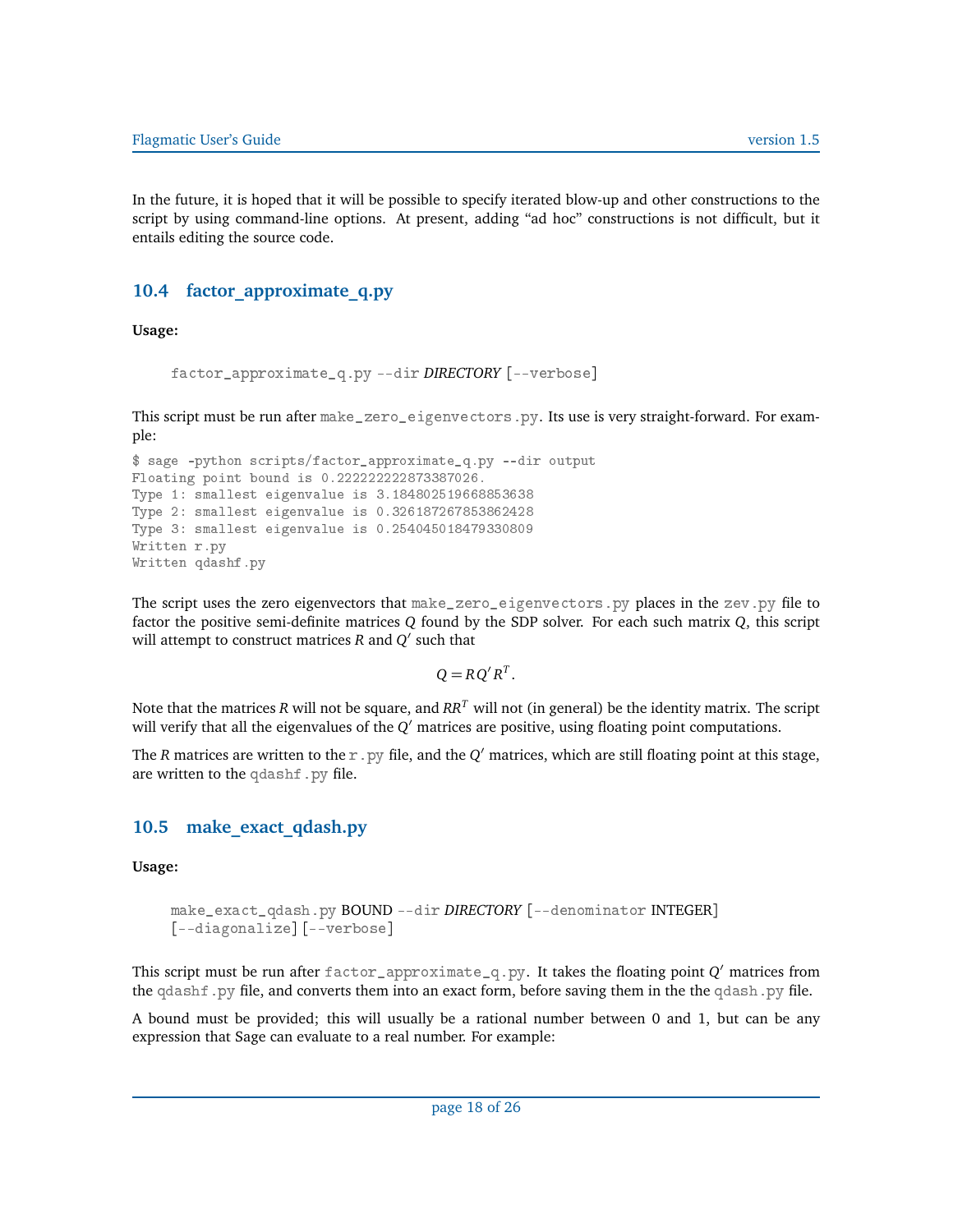```
$ sage -python scripts/make_exact_qdash.py 2/9 --dir output
Type 1: smallest eigenvalue is 3.184807256235827833
Type 2: smallest eigenvalue is 0.326187199999999677
Type 3: smallest eigenvalue is 0.254045000000000021
Written qdash.py
Added exact bound to flags.py
```
This script converts the  $Q'$  matrices in such a way that the bound provided is attained. The script then computes the eigenvalues, which will be close to those reported by the  $factor_{approximate_q,py}$ script, but will typically be slightly different. The eigenvalue computation is done using floating point arithmetic, and as such is not entirely rigorous.

If the --diagonalize <mark>option is specified, the script will modify the  $R$  and  $Q'$  matrices so that the  $Q'$ </mark> matrices are diagonal matrices with positive entries. In this case, the positive definiteness of the *Q* <sup>0</sup> matrices is trivial to verify. However, using this option can significantly increase the time and memory requirements of the script.

An optional number can be provided with --denominator. This specifies the denominator to use when converting floating point entries into rational numbers. For example:

\$ sage -python scripts/make\_exact\_qdash.py 2/9 --dir output --denominator 6

If the number given is too low, the exact *Q'* matrices may have negative eigenvalues and the script will exit with an error. In this case, the script should be rerun and a higher denominator specified. The default denominator is 10000000, which is enough for most purposes.

If you wish to produce "pretty" matrices, then you should try choosing denominators that are as low as possible.

#### 10.6 make nontight exact qdash.py

**Usage:**

```
make_nontight_exact_qdash.py --dir DIRECTORY [--denominator INTEGER]
[--ldl] [--verbose]
```
This script is for the computation of bounds that are not tight. (It can in fact be used in any situation, but it will not give tight bounds.) It should be run after flagmatic.

The script uses numerical Cholesky decomposition, followed by rounding, to produce the *R* and *Q* <sup>0</sup> matrices. The *Q'* matrices produced are identity matrices.

For example:

```
$ sage -python scripts/make_nontight_exact_qdash.py --dir output
Written r.py
Written qdash.py
Marked bound as non-tight in flags.py
```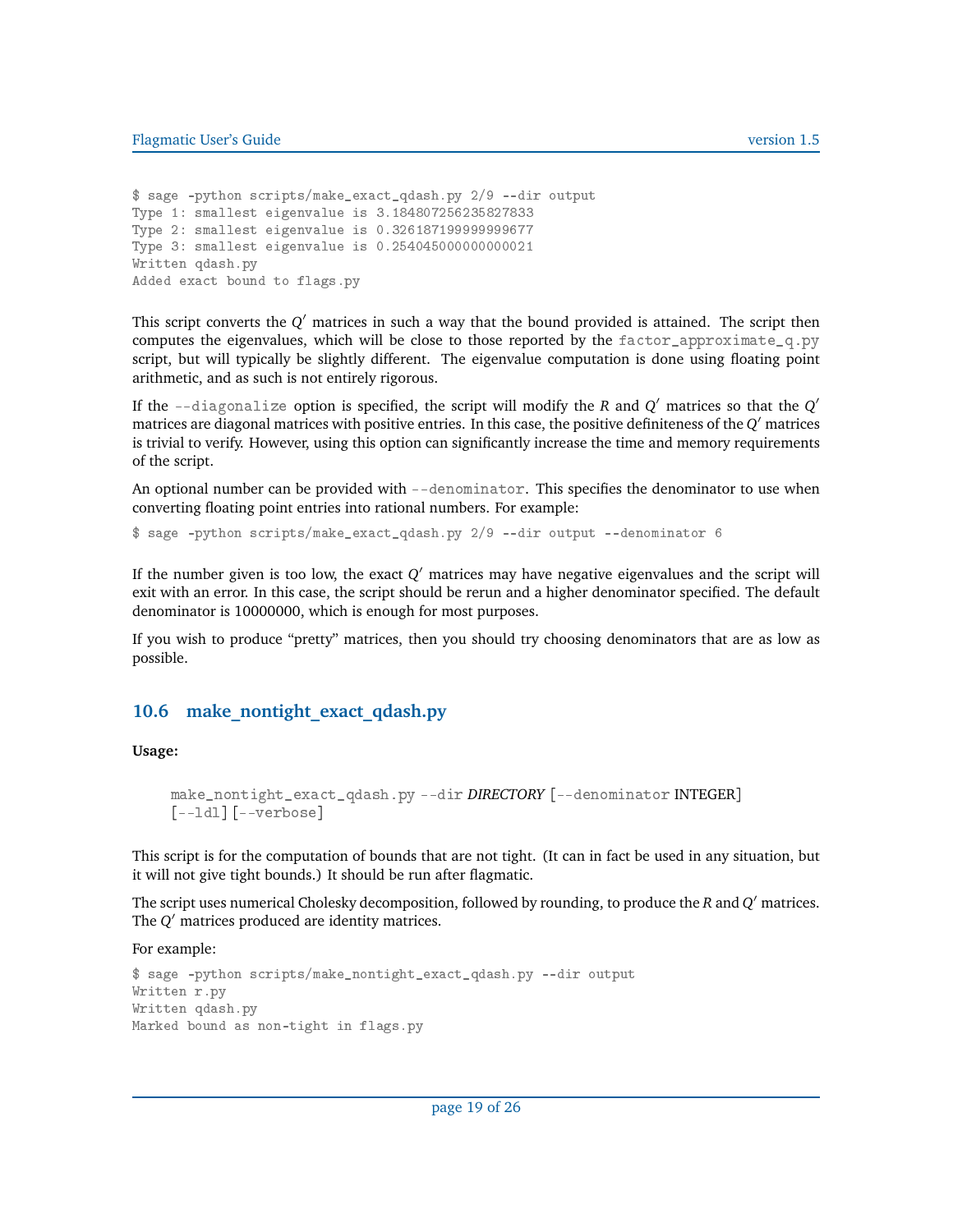The --denominator option can be used, as with make\_exact\_qdash.py.

Sometimes the Cholesky decomposition fails, because there are eigenvalues indistinguishable from zero (as opposed to being very small, as would normally be the case for 'zero' eigenvalues). In this case the --ldl option can be used, which tells the script to perform an LDL decomposition instead of a Cholesky decomposition. Note that the default Cholesky decomposition should be used whenever possible, as it generally gives a sharper bound. Also, if LDL decomposition is used, the *Q* <sup>0</sup> matrices will not be identity matrices.

### **10.7 verify\_bound.py**

**Usage:**

```
verify_bound.py --dir DIRECTORY [--verbose]
```
This script verifies exact bounds, and it should be run after either make\_exact\_qdash.py or make\_nontight\_exact\_qdash.py. For example:

```
$ sage -python scripts/verify_bound.py --dir output
Written q.py
Floating point bound (non-sharp graphs) is 0.209855850616606526
Exact bound (just sharp graphs) is 2/9
Bound (all graphs) is 2/9
```
The script first does a floating point computation on all non-sharp graphs, which gives a quick indication of whether the bound is valid. Then the sharp graphs are checked, with an exact computation, and finally all the graphs are checked with an exact computation. The last check can sometimes take quite a long time, which is why the first two checks are carried out.

**Note:** this script trusts (amongst other things) that flagmatic has determined a correct set of admissible graphs, types and flags, and that the *Q* <sup>0</sup> matrices provided are positive definite. So use of this script cannot be regarded as an independent confirmation of a result.

It can sometimes happen that verify\_bound.py shows that the bound has not been obtained. This can happen when the rounding process perturbs the matrices enough to make the non-sharp graphs exceed the bound. If this happens, the script make\_exact\_qdash.py should be run again, with a larger --denominator. If the --diagonalize option was used previously, it will also be necessary to re-run the factor\_approximate\_q.py script to recover the original *R* matrices.

### **10.8 make\_certificate.py**

**Usage:**

```
make_certificate.py --dir DIRECTORY [--pair-densities] [--verbose]
```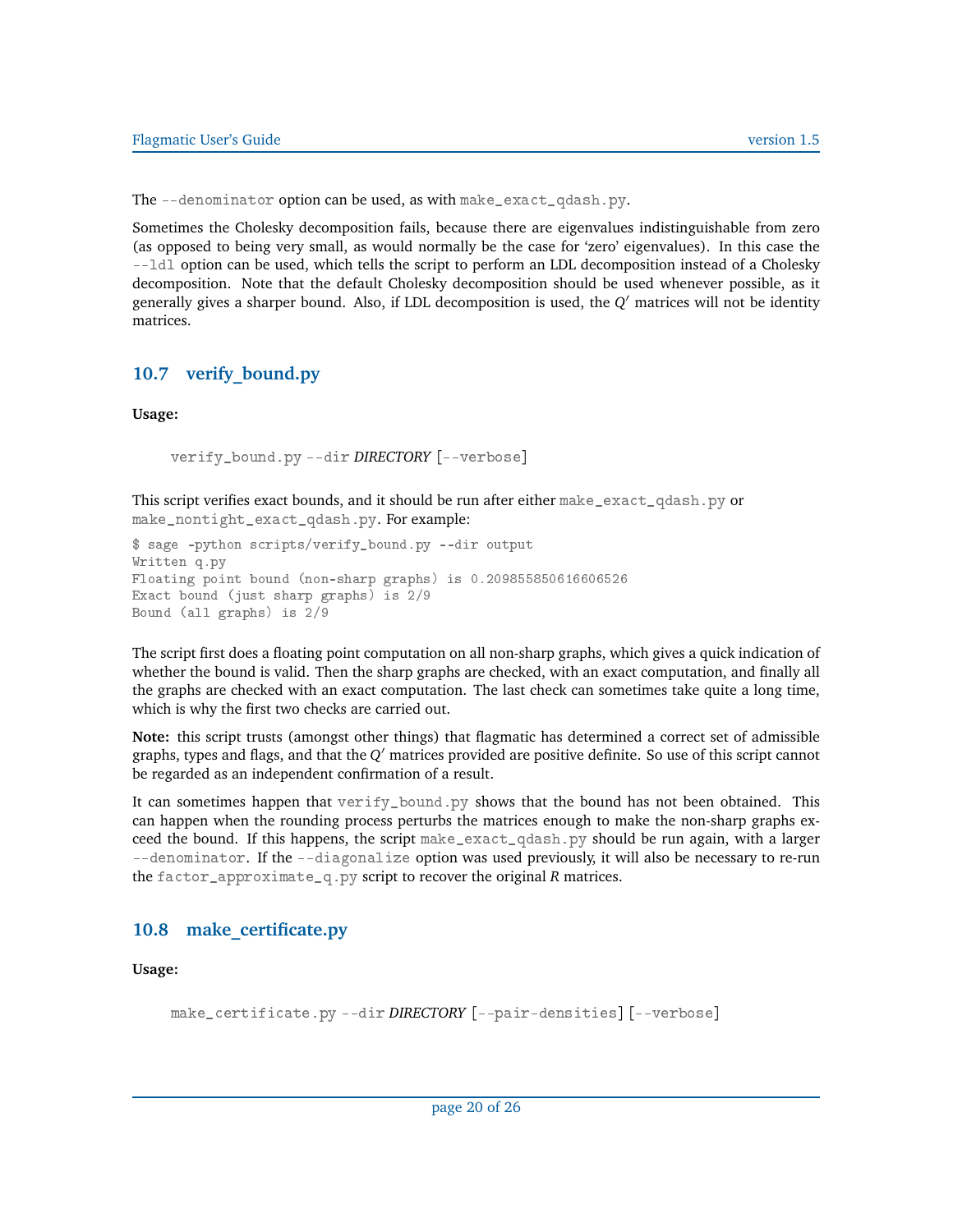This script must be run after  $\text{verify\_bound.py}$ . It produces a certificate in JSON format, cert. js. The intention is that other programs can use the information contained within the certificate to perform an independent check of Flagmatic's computation.

The file contains an object with the following keys. Much of the data consists of numbers. In the case that a number is an integer, it is given as an integer; if not, it is given as a string. For example, 1 is given as 1, but 1*/*2 is given as "1/2".

Matrices are given as arrays of arrays of numbers, in row-major order. The  $Q^\prime$  matrices are symmetric, and only the upper-triangle of each matrix is given. For example, if a  $Q'$  matrix is the  $3 \times 3$  identity matrix, it will be given as

$$
[[1,0,0], [1,0], [1]]
$$

The *R* matrices are not necessary square; the whole of each matrix is given, in row-major order. For example,

$$
[[1,-2],[-5,3]]
$$

represents the the matrix

$$
\begin{pmatrix} 1 & -2 \\ -5 & 3 \end{pmatrix}.
$$

Note that the *Q* matrices can be computed as  $Q = R Q' R^T$ .

```
description
```
String. An English description of the problem.

```
bound
```
Number. The bound.

```
order_of_admissible_graphs
```
Integer. The order of the admissible graphs.

```
number_of_admissible_graphs
```
Integer. The number of admissible graphs.

```
admissible_graphs
```
Array of strings. The admissible graphs in Flagmatic's graph notation.

```
admissible_graph_densities
```
Array of numbers. The densities of each admissible graph. Uses the same ordering of admissible graphs as the admissible\_graphs array.

```
number_of_types
```
Integer. The number of types.

types

Array of strings. The types in Flagmatic's graph notation.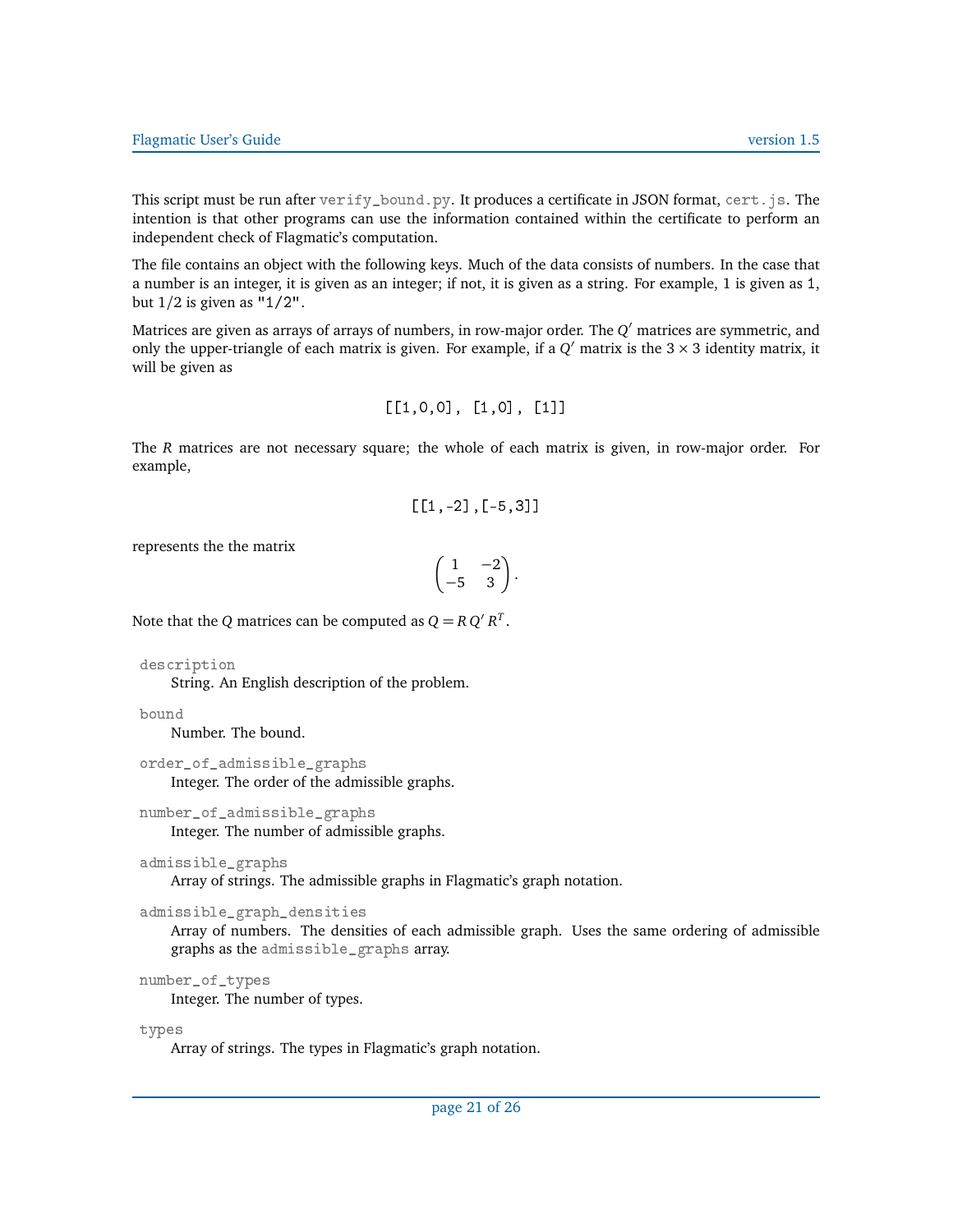numbers\_of\_flags

Array of integers. The number of flags for each type. Uses the same ordering of types as the types array.

flags

Array of arrays of strings. The flags for each type in Flagmatic's graph notation. Uses the same ordering of types as the types array.

qdash\_matrices

Array of upper-triangular matrices. The Q $^\prime$  matrices. Uses the same ordering of types as the  $\bar{\rm t}$  ypes array. If a type is not needed, then the corresponding array entry will be null.

```
r_matrices
```
Array of matrices. The *R* matrices. If an entry is  $\text{null}$ , then for this type,  $Q = Q'$ .

If a field other than the rationals is used, then the following will be present:

#### field

String. The field used, together with an embedding into the reals, as a Sage expression. If not present, the field is Q.

If the option --pair-densities is given, then there will also be:

```
pair_densities
```
Array of upper-triangular matrices. The flag-pair densities.

### **10.9 inspect\_certificate.py**

#### **Usage:**

```
inspect_certificate.py CERTIFICATE [OPTION]
```
This script can be used to display information contained in a certificate. Unlike the other scripts, the actual filename of a certificate must be given, rather than a directory. (The certificate can be compressed with 'gzip' or 'bzip2'—if this is done, the filename must end in .gz or .bz2 respectively.) For example:

```
$ sage -python scripts/inspect_certificate.py output/cert.js --verify-bound
Problem is "3-graph; maximize 3:123 density; forbid 5:123124125345".
Claimed bound is 4/9.
Computing Q matrices...
Computing pair densities...
Computing bound...
Bound is 4/9.
```
If inspect\_certificate.py is run with no arguments apart from the certificate filename, it will display some information about the certificate. Alternatively, one of the following options can be given (note that only one option at a time can be used):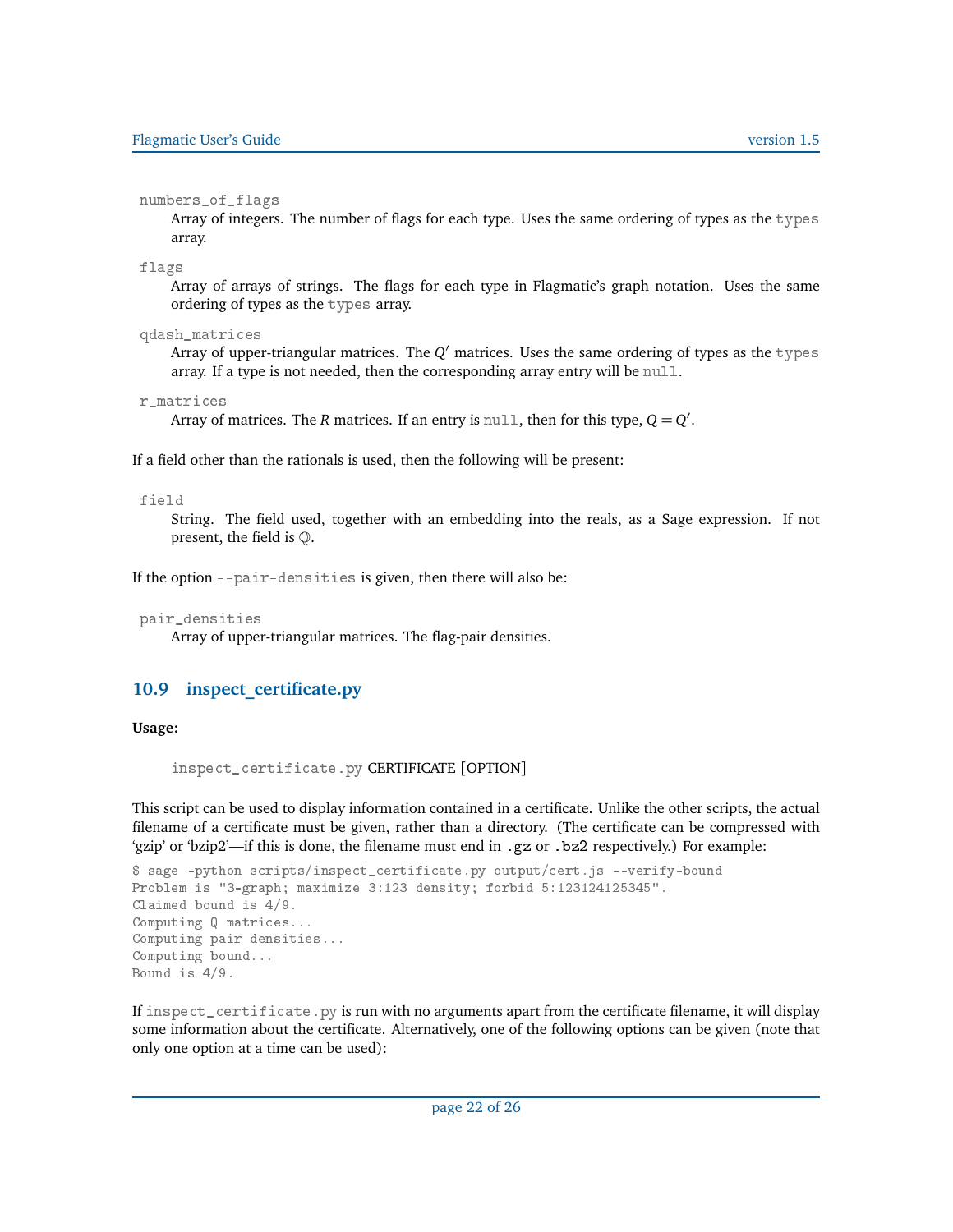- --help Display list of options.
- --admissible-graphs Display a list of admissible graphs in Flagmatic's graph notation.
- --flags Display a list of types and flags, all given in Flagmatic's graph notation.
- --r-matrices Display a list of the *R* matrices.
- --qdash-matrices Display a list of the  $Q'$  matrices.
- --q-matrices Compute and display a list of the *Q* matrices.
- --pair-densities Compute and display all the flag pair densities.
- --verify-bound Verify the bound, by computing the *Q* matrices and flag pair densities, and performing the required computations. Note that this is not a complete verification, as it does not check that the list of admissible graphs is exhaustive.
- --sharp-graphs Display a list of the admissible graphs that are sharp.
- --flag-algebra-coefficients Display a list of the admissible graphs along with their flag algebra coefficients.

If a certificate contains irrational numbers, then the script must be run under Sage's version of Python, otherwise the standard Python interpreter (2.6 or above) can be used. It is recommended that Sage's Python be used whenever possible, as the script generally runs faster with Sage.

#### **10.10 make\_sdpa\_output.py**

**Usage:**

```
make_sdpa_output.py INPUT OUTPUT
```
This script allows use of the SDP solver sdpa, instead of csdp. It converts an output file created by sdpa into a csdp-style output format that the other helper scripts expect. (It does not produce a complete csdp output file; it only produces the part that is used by the helper scripts.)

If one wishes to use sdpa instead of csdp, then flagmatic can be run with the --nosolve option, in order to prevent csdp from being run. For example:

```
$ ./flagmatic --r 2 --oriented --n 4 --induced-density 3:1213 --dir output --nosolve
flagmatic version 1.5
                           ============================================================================
Optimizing for density of 3:1213.
Using admissible graphs of order 4.
Generated 1 type of order 0, with 2 flags of order 2.
Generated 2 types of order 2, with [9, 9] flags of order 3.
Generated 42 admissible graphs.
```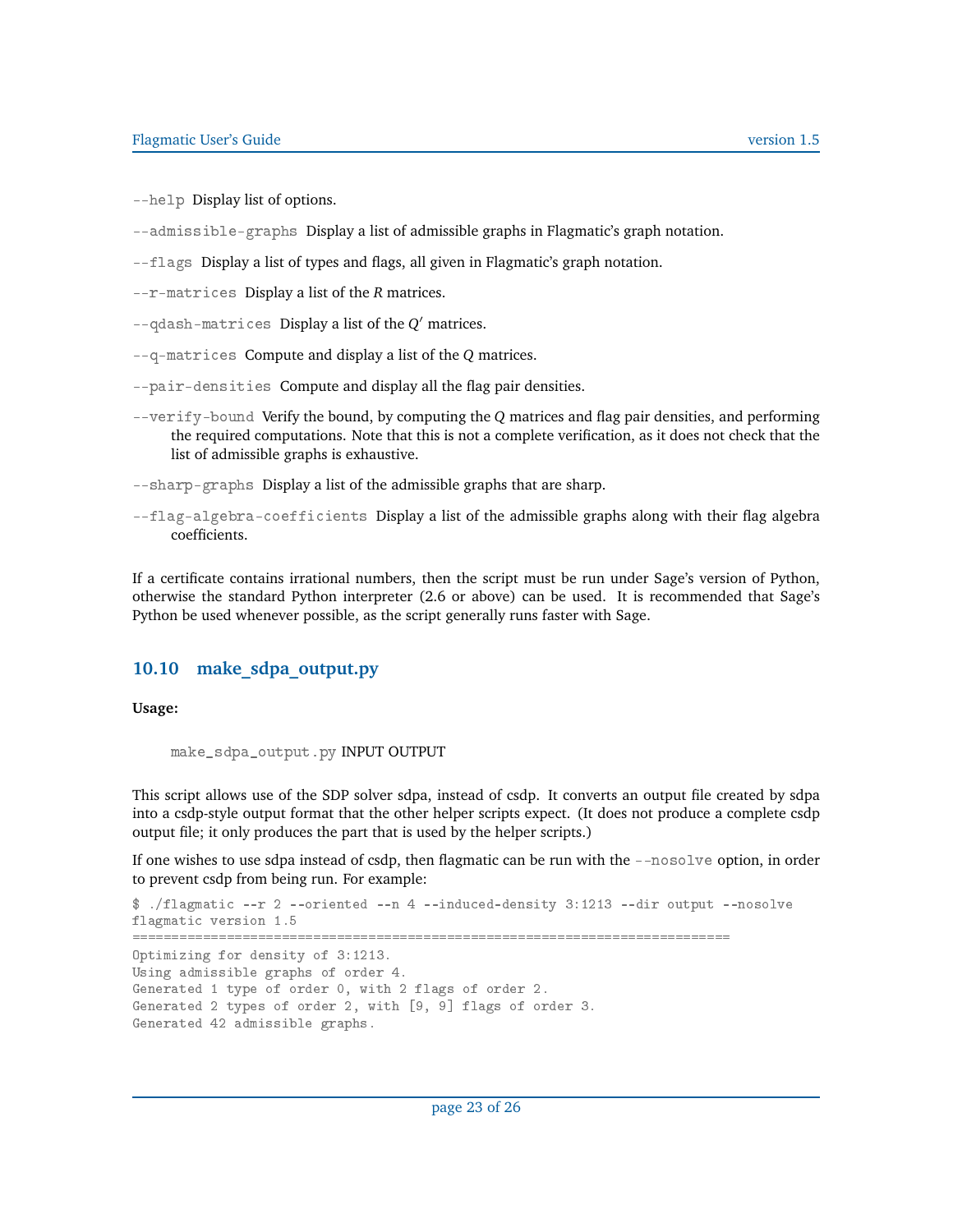#### sdpa can then be run:

```
$ ./sdpa -ds output/flags.dat-s -o output/sdpa.out
...
```
Then the convert\_sdpa\_output.py script can be run to convert the output:

\$ sage -python scripts/convert\_sdpa\_output.py output/sdpa.out output/flags.out

It is important that the output file be called  $f_{\text{lags}}$  out, as this is what the helper scripts expect to find.

## **11 Files**

Flagmatic creates some files in the directory specified by the mandatory --dir option.

- flags.dat-s This is the input file for the SDP solver, in "SDPA sparse" format. This format is accepted by csdp and sdpa. This file can be compressed using  $gzip$  to save space; if this is done, the compressed version should be called flags.dat-s.gz. (Note that while the helper scripts can read compressed files, csdp cannot, and so it should only be compressed after the SDP solver has been run.)
- flags.rat This contains much the same information as flags.out, but the numbers are given as exact rationals, rather than in decimal form. This file can be compressed using  $gzip$  to save space—if this is done, the compressed version should be called  $f_{\text{lags}}$ .rat.gz.
- flags.out When flagmatic runs csdp, the solution found by csdpis written to this file. If csdp is run manually, the solution should be stored in  $f_{\text{lags}}$ . out so the helper scripts can find it. This file can be compressed using gzip to save space; if this is done, the compressed version should be called flags.out.gz.
- flags.py Python source code; contains some information about the problem, including the admissible graphs, types and flags.

In addition, the helper scripts create the following files.

- zev.py Created by make\_zero\_eigenvectors.py. Python source code. Contains zero eigenvectors of the *Q* matrices, found by the SDP solver. The entries are string representations of numbers.
- r.py Created by factor\_approximate\_q.py or make\_nontight\_exact\_qdash.py. Python source code. Contains, for each type, a matrix *R*. The entries are string representations of rational numbers. This file is overwritten by make\_exact\_qdash.py if the --diagonalize option is used.
- qdashf.py Created by factor\_approximate\_q.py. Python source code. Contains, for each type, a positive definite floating point matrix *Q'*, such that  $Q = RQ'R^T$ .
- qdash.py Created by make\_exact\_qdash.py or make\_nontight\_exact\_qdash.py. Python source code. Contains, for each type, a positive definite matrix *Q* 0 . The entries are string representations of numbers.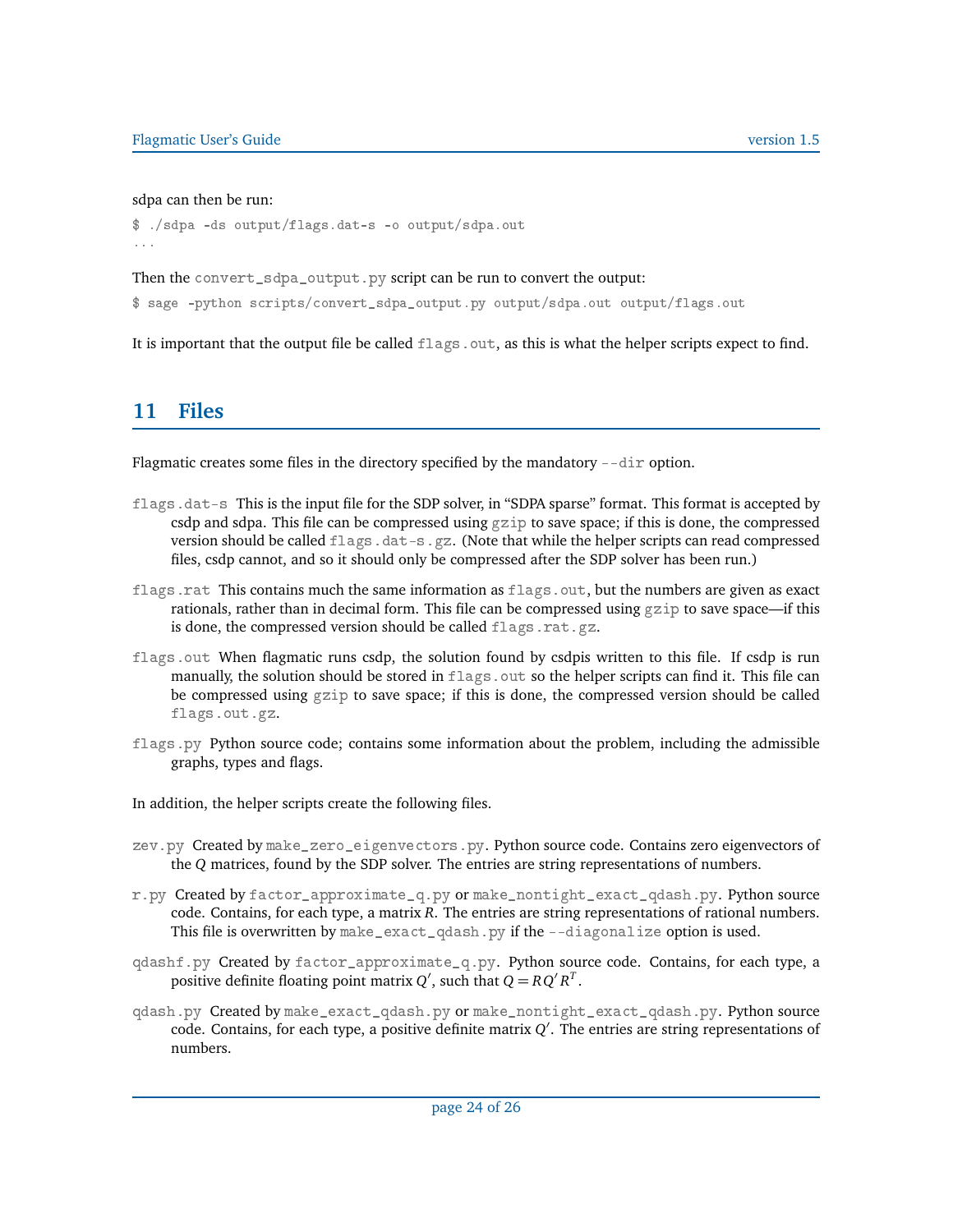q.py Created by verify\_bound.py. Python source code. Contains, for each type, a matrix *Q*. The entries are string representations of numbers.

cert.js JSON format. Contains a certificate of the solution. Created by make\_certificate.py.

The .pyc versions of these files may also be present in the directory; these are created by the Python interpreter.

# **12 Redistribution of flagmatic**

*There are no restrictions on the use of flagmatic, and no license is required to use it.*

The developer grants the right of redistribution of the software under the conditions of the following license (based on the 2-clause BSD license). To summarize, *redistribution in source and binary form, with or without modification, is permitted, but credit must be given*.

Copyright (c) 2011, E. R. Vaughan. All rights reserved.

Redistribution and use in source and binary forms, with or without modification, are permitted provided that the following conditions are met:

1) Redistributions of source code must retain the above copyright notice, this list of conditions and the following disclaimer.

2) Redistributions in binary form must reproduce the above copyright notice, this list of conditions and the following disclaimer in the documentation and/or other materials provided with the distribution.

THIS SOFTWARE IS PROVIDED BY THE COPYRIGHT HOLDERS AND CONTRIBUTORS "AS IS" AND ANY EXPRESS OR IMPLIED WARRANTIES, INCLUDING, BUT NOT LIMITED TO, THE IMPLIED WARRANTIES OF MERCHANTABILITY AND FITNESS FOR A PARTICULAR PURPOSE ARE DISCLAIMED. IN NO EVENT SHALL THE COPYRIGHT HOLDER OR CONTRIBUTORS BE LIABLE FOR ANY DIRECT, INDIRECT, INCIDENTAL, SPECIAL, EXEMPLARY, OR CONSE-QUENTIAL DAMAGES (INCLUDING, BUT NOT LIMITED TO, PROCUREMENT OF SUBSTI-TUTE GOODS OR SERVICES; LOSS OF USE, DATA, OR PROFITS; OR BUSINESS INTERRUP-TION) HOWEVER CAUSED AND ON ANY THEORY OF LIABILITY, WHETHER IN CONTRACT, STRICT LIABILITY, OR TORT (INCLUDING NEGLIGENCE OR OTHERWISE) ARISING IN ANY WAY OUT OF THE USE OF THIS SOFTWARE, EVEN IF ADVISED OF THE POSSIBILITY OF SUCH DAMAGE.